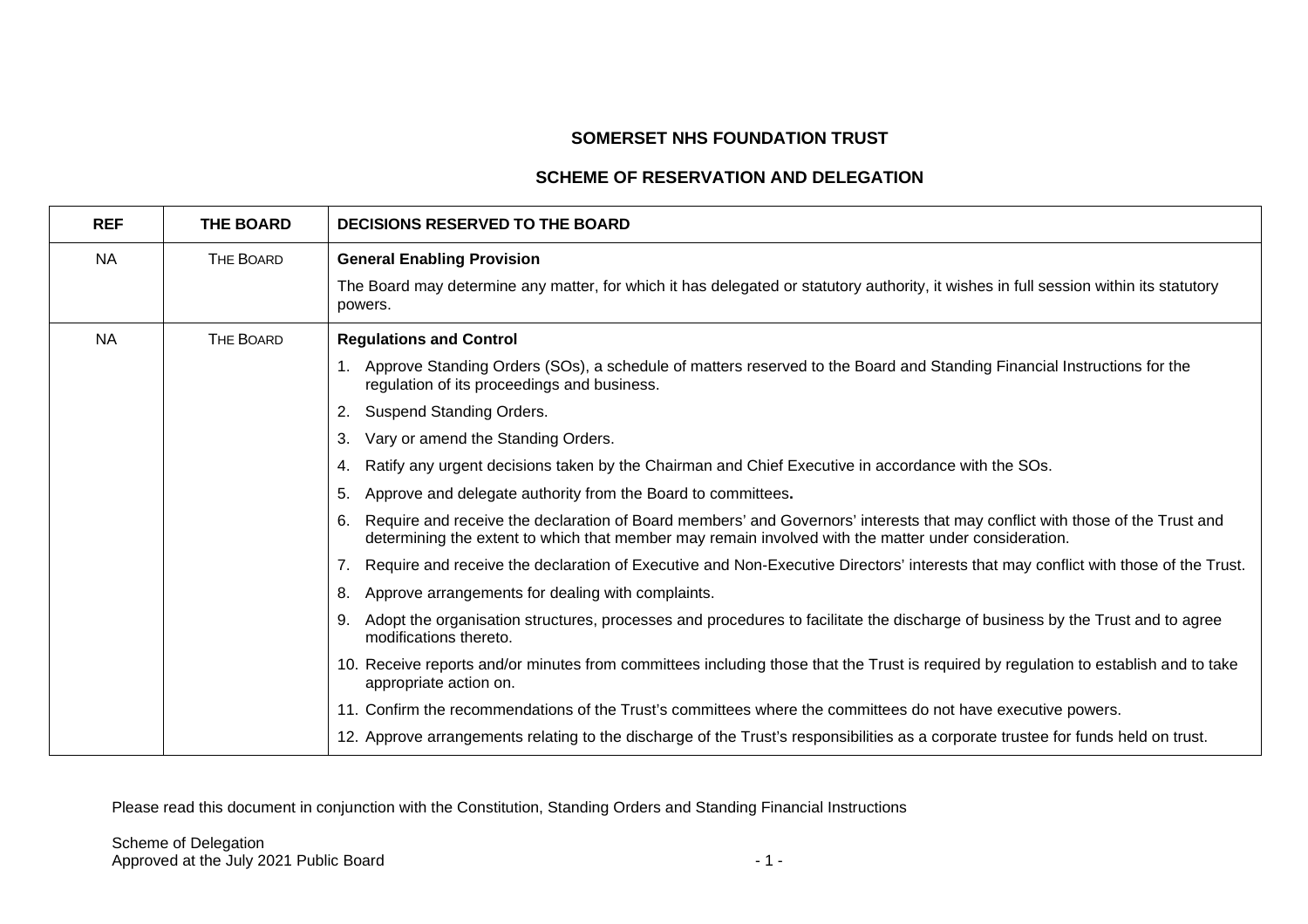| <b>REF</b> | <b>THE BOARD</b> | <b>DECISIONS RESERVED TO THE BOARD</b>                                                                                                                                                                                                                                                                                                                                                                                 |
|------------|------------------|------------------------------------------------------------------------------------------------------------------------------------------------------------------------------------------------------------------------------------------------------------------------------------------------------------------------------------------------------------------------------------------------------------------------|
|            |                  | 13. Establish terms of reference and reporting arrangements of all committees and sub-committees that are established by the<br>Board.                                                                                                                                                                                                                                                                                 |
|            |                  | 14. Approve arrangements relating to the discharge of the Trust's responsibilities as a bailer for patients' property.                                                                                                                                                                                                                                                                                                 |
|            |                  | 15. Receive quarterly reports on the use of the Corporate Seal.                                                                                                                                                                                                                                                                                                                                                        |
|            |                  | 16. Ratify or otherwise instances of failure to comply with Standing Orders brought to the Chief Executive's attention.                                                                                                                                                                                                                                                                                                |
|            |                  | 17. Discipline Executive Directors, consultants and those individuals, where a non-executive director formed part of the interview<br>panel, or employees who are in breach of statutory requirements or SOs                                                                                                                                                                                                           |
|            |                  | 18. Ensure compliance with the Code of Governance, the Risk Assessment Framework and the NHS Provider Licence.                                                                                                                                                                                                                                                                                                         |
|            |                  | 19. Approve the "Going Concern" statement as part of the annual accounts approval process.                                                                                                                                                                                                                                                                                                                             |
|            |                  | 20. Non-Executive Directors shall appoint or remove the Chief Executive.                                                                                                                                                                                                                                                                                                                                               |
|            |                  | 21. Subject to the provisions in the constitution, the appointment of the Chief Executive shall require the approval of the Council of<br>Governors.                                                                                                                                                                                                                                                                   |
|            |                  | 22. A committee, consisting of the Chairman, the Chief Executive and the other Non-Executive Directors shall appoint, discipline or<br>remove the other Executive Directors.                                                                                                                                                                                                                                           |
| <b>NA</b>  | THE BOARD        | Appointments/Dismissal/Redundancy                                                                                                                                                                                                                                                                                                                                                                                      |
|            |                  | Recommend the appointment of the Deputy Chairman and the Senior Independent Director to the Council of Governors.<br>$\mathbf{1}$ .<br>Appoint Chairs of Committees and dismiss committees (and individual members) that are directly accountable to the Board.<br>2.<br>Confirm appointment of members of any committee of the Trust as representatives on outside bodies.<br>3.<br>Approve staff redundancies.<br>4. |
| <b>NA</b>  | <b>THE BOARD</b> | <b>Strategy, Plans and Budgets</b>                                                                                                                                                                                                                                                                                                                                                                                     |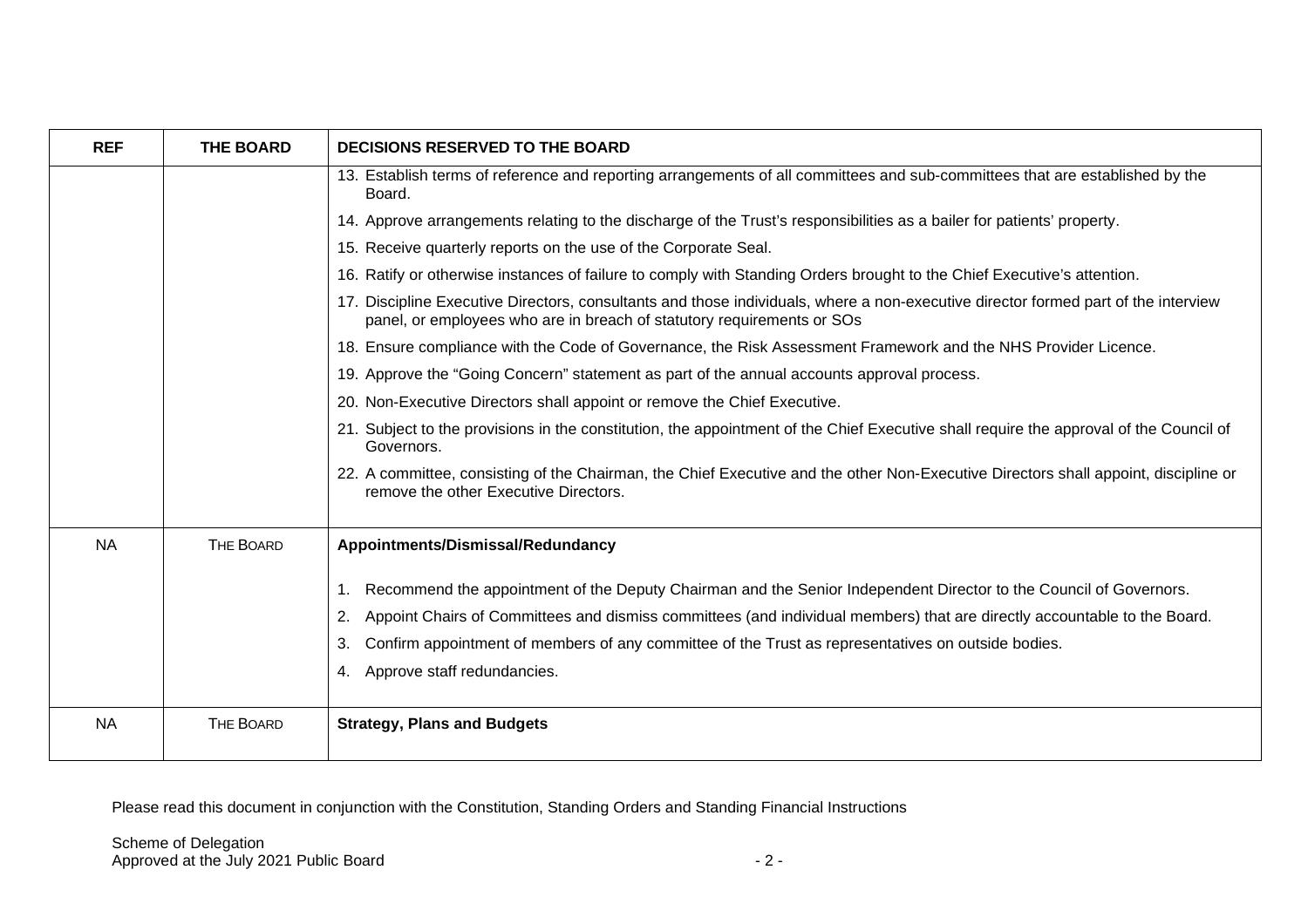| <b>REF</b> | <b>THE BOARD</b> | <b>DECISIONS RESERVED TO THE BOARD</b>                                                                                                                                                                                                                                                  |
|------------|------------------|-----------------------------------------------------------------------------------------------------------------------------------------------------------------------------------------------------------------------------------------------------------------------------------------|
|            |                  | Define the strategic aims and objectives of the Trust.<br>1 <sub>1</sub>                                                                                                                                                                                                                |
|            |                  | Approve proposals for ensuring quality and developing governance in services provided by the Trust, having regard to any<br>2.<br>guidance issued by NHS Improvement, the Care Quality Commission and the Secretary of State                                                            |
|            |                  | Approve the Trust's policies and procedures for the management of risk.<br>3.                                                                                                                                                                                                           |
|            |                  | Approve Outline and Final Business Cases for Capital Investment in line with the investment policy.<br>4.                                                                                                                                                                               |
|            |                  | Approve the Trust's proposed organisational development proposals.<br>5.                                                                                                                                                                                                                |
|            |                  | Ratify proposals for acquisition, disposal or change of use of land and/or buildings.<br>6.                                                                                                                                                                                             |
|            |                  | Approve PFI proposals.<br>7.                                                                                                                                                                                                                                                            |
|            |                  | Approve proposals on individual contracts (other than NHS contracts) of a capital or revenue nature amounting to, or likely to<br>8.<br>amount to over the defined limits within the SFIs and the investment policy.                                                                    |
|            |                  | 9. Approve proposals in individual cases for the write off of losses or making of special payments above the limits of delegation to<br>the Chief Executive and Director of Finance (for losses and special payments) previously approved by the Board.                                 |
|            |                  | 10. Approve individual compensation payments above limits of delegation to Executive Directors.                                                                                                                                                                                         |
|            |                  | 11. Approve such business plans, budgets and capital programmes submitted by the Chief Executive on at least an annual basis,<br>including the approval of Cost Improvement Programmes.                                                                                                 |
|            |                  | 12. Approve business cases (requiring additional revenue resources) above limits of delegation to Executive Directors.                                                                                                                                                                  |
|            | THE BOARD        | <b>Policy Determination</b>                                                                                                                                                                                                                                                             |
|            |                  | 1. Overall responsibility for policy, procedural documents such responsibility to be delegated by a specific policy for Managing<br>Policies, Procedures and Guidance Documents as appropriate, which shall be approved and monitored by the Quality and<br><b>Governance Committee</b> |
|            | THE BOARD        | Audit                                                                                                                                                                                                                                                                                   |
|            |                  | 1. Review of the annual audit letter received from the external auditor and agreement of proposed action, taking account of the<br>advice, where appropriate, of the Audit Committee.                                                                                                   |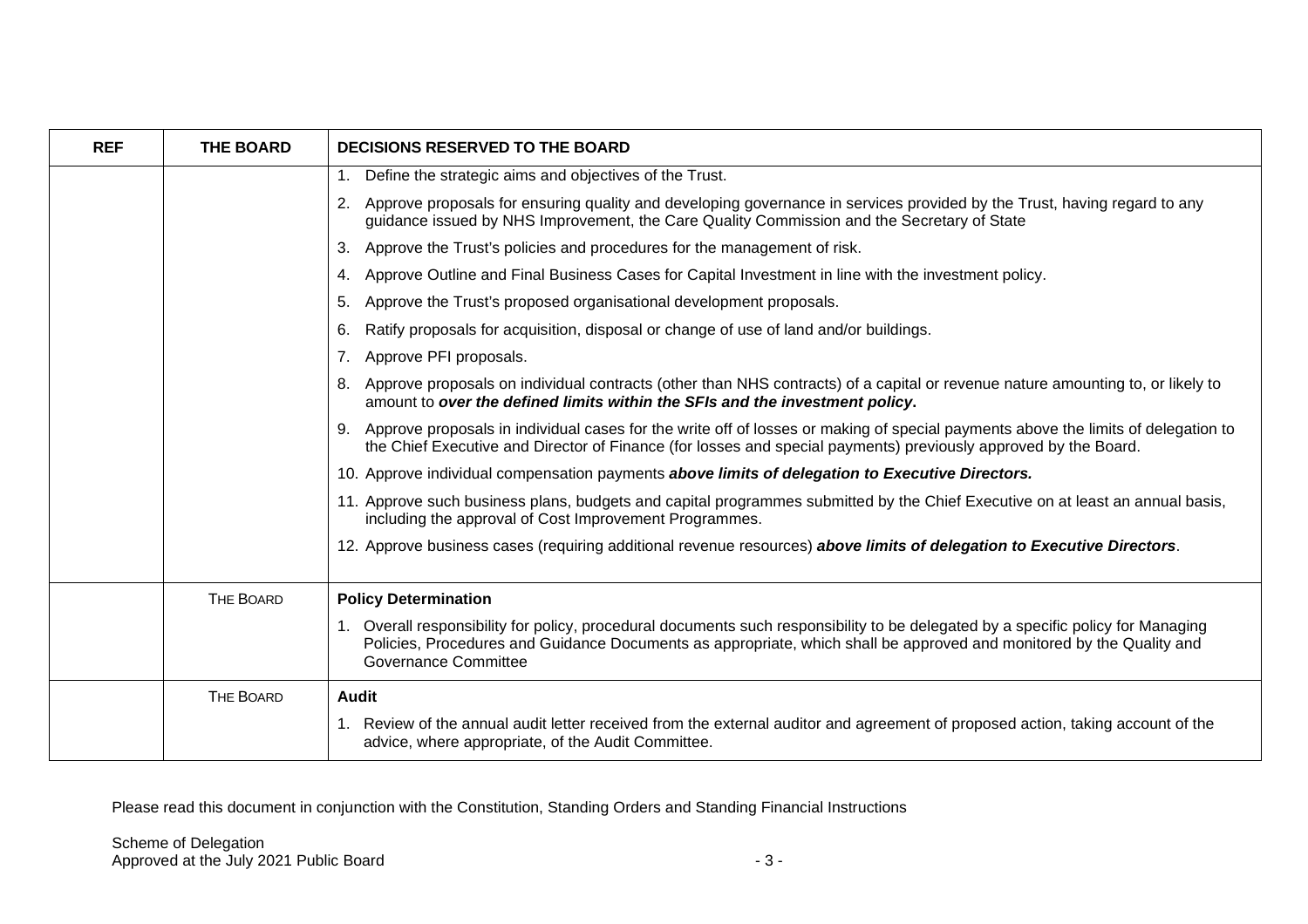| <b>REF</b> | THE BOARD        | <b>DECISIONS RESERVED TO THE BOARD</b>                                                                                                                                                                                                                                                                                                             |
|------------|------------------|----------------------------------------------------------------------------------------------------------------------------------------------------------------------------------------------------------------------------------------------------------------------------------------------------------------------------------------------------|
|            |                  | Receive an annual report from the Internal Auditor and agree action on recommendations where appropriate of the Audit<br>2.<br>Committee                                                                                                                                                                                                           |
| <b>NA</b>  | <b>THE BOARD</b> | <b>Annual Reports and Accounts</b>                                                                                                                                                                                                                                                                                                                 |
|            |                  | Receive and approve the Trust's Annual Report and Annual Accounts.                                                                                                                                                                                                                                                                                 |
|            |                  | Receive and approve the Annual Report and Accounts for funds held on trust.<br>2.                                                                                                                                                                                                                                                                  |
| <b>NA</b>  | THE BOARD        | <b>Monitoring</b>                                                                                                                                                                                                                                                                                                                                  |
|            |                  | Receive such reports as the Board sees fit from committees in respect of their exercise of powers delegated.                                                                                                                                                                                                                                       |
|            |                  | Continuously appraise the affairs of the Trust by means of the provision of such reports to the Board as the Board may require<br>2.<br>from directors, committees, and officers of the Trust. All monitoring returns required by NHS Improvement as outlined in the<br>NHS Provider Licence shall be reported, at least in summary, to the Board. |
|            |                  | Receive reports from the Director of Finance on financial performance against budget including how income contracts are<br>З.<br>performing.                                                                                                                                                                                                       |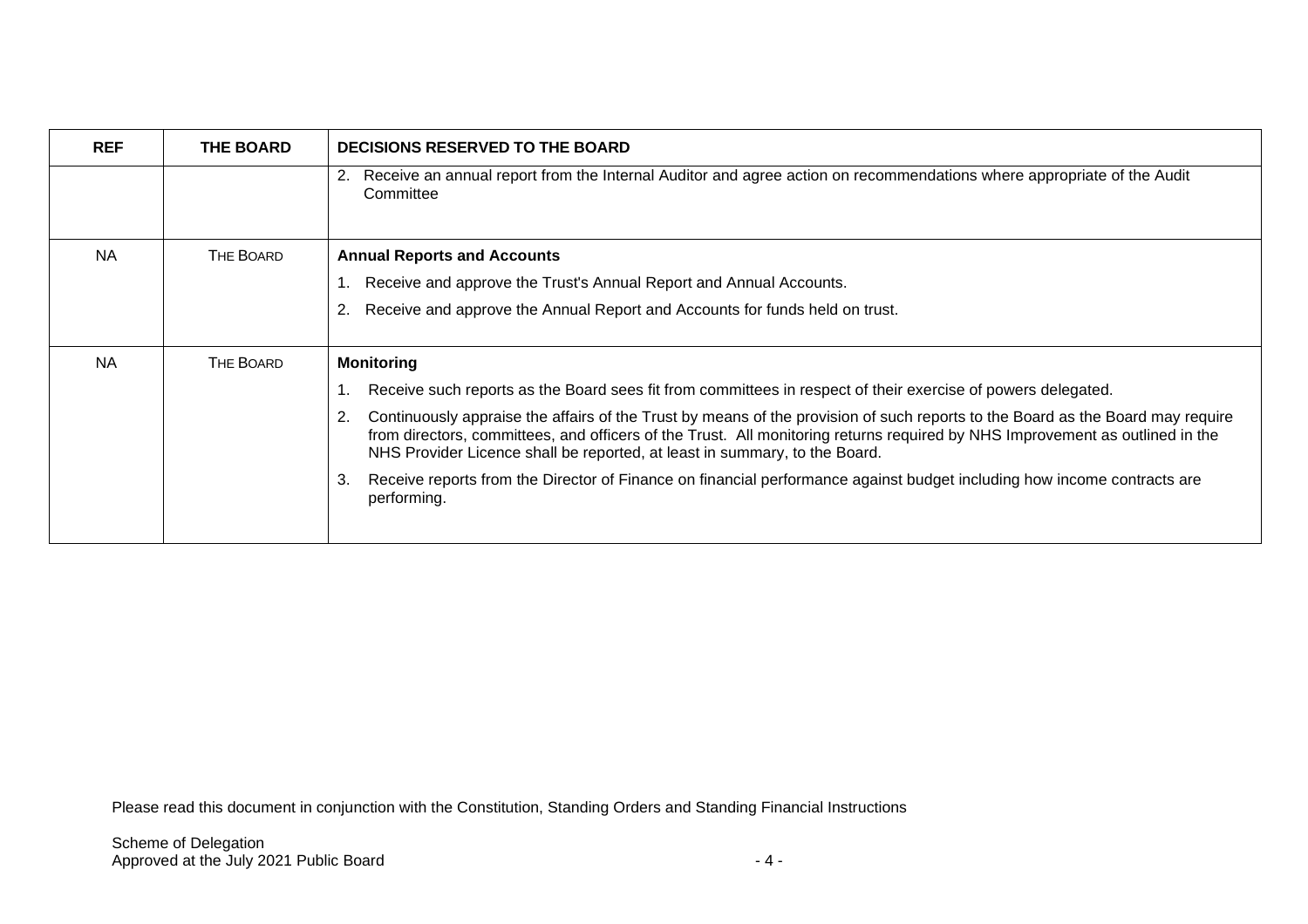#### **DECISIONS/DUTIES DELEGATED BY THE BOARD TO COMMITTEES**

| <b>REF</b>     | <b>COMMITTEE</b>       | DECISIONS/DUTIES DELEGATED BY THE BOARD TO COMMITTEES                                                                                                                                                                                                                                                                                                                              |
|----------------|------------------------|------------------------------------------------------------------------------------------------------------------------------------------------------------------------------------------------------------------------------------------------------------------------------------------------------------------------------------------------------------------------------------|
| <b>SFI 4.1</b> | <b>AUDIT COMMITTEE</b> | The Committee will:                                                                                                                                                                                                                                                                                                                                                                |
|                |                        | 1. Review the establishment and maintenance of an effective system of integrated governance, risk<br>management and internal control across the whole of the organisation's activities (both clinical<br>and non-clinical) that supports the achievement of the organisation's objectives including approval<br>of the Trust's policies and procedures for the management of risk. |
|                |                        | 2. Ensure the adequacy of the Risk Management Strategy in relation to the effective identification,<br>assessment, mitigation and monitoring of risk within the Trust and ensure the implementation of<br>the Strategy.                                                                                                                                                            |
|                |                        | Review the adequacy of:<br>3.                                                                                                                                                                                                                                                                                                                                                      |
|                |                        | all statutory risk and control related disclosure statements (in particular the Annual<br>Governance Statement, together with any accompanying Head of Internal Audit<br>statement, external audit opinion or other appropriate independent assurances, prior to<br>endorsement by the Board;                                                                                      |
|                |                        | the underlying assurance processes (including the Board Assurance Framework and<br>Corporate Risk Register) that indicate the degree of the achievement of corporate<br>objectives, the effectiveness of the management of principal risks and the<br>appropriateness of the above disclosure statements;                                                                          |
|                |                        | the policies for ensuring that there is compliance with relevant regulatory, legal and code<br>of conduct requirements                                                                                                                                                                                                                                                             |
|                |                        | the policies and procedures for all work related to fraud and corruption as set out in<br>Secretary of State Directions and as required by the NHS Counter Fraud Authority<br>(NHSCFA).                                                                                                                                                                                            |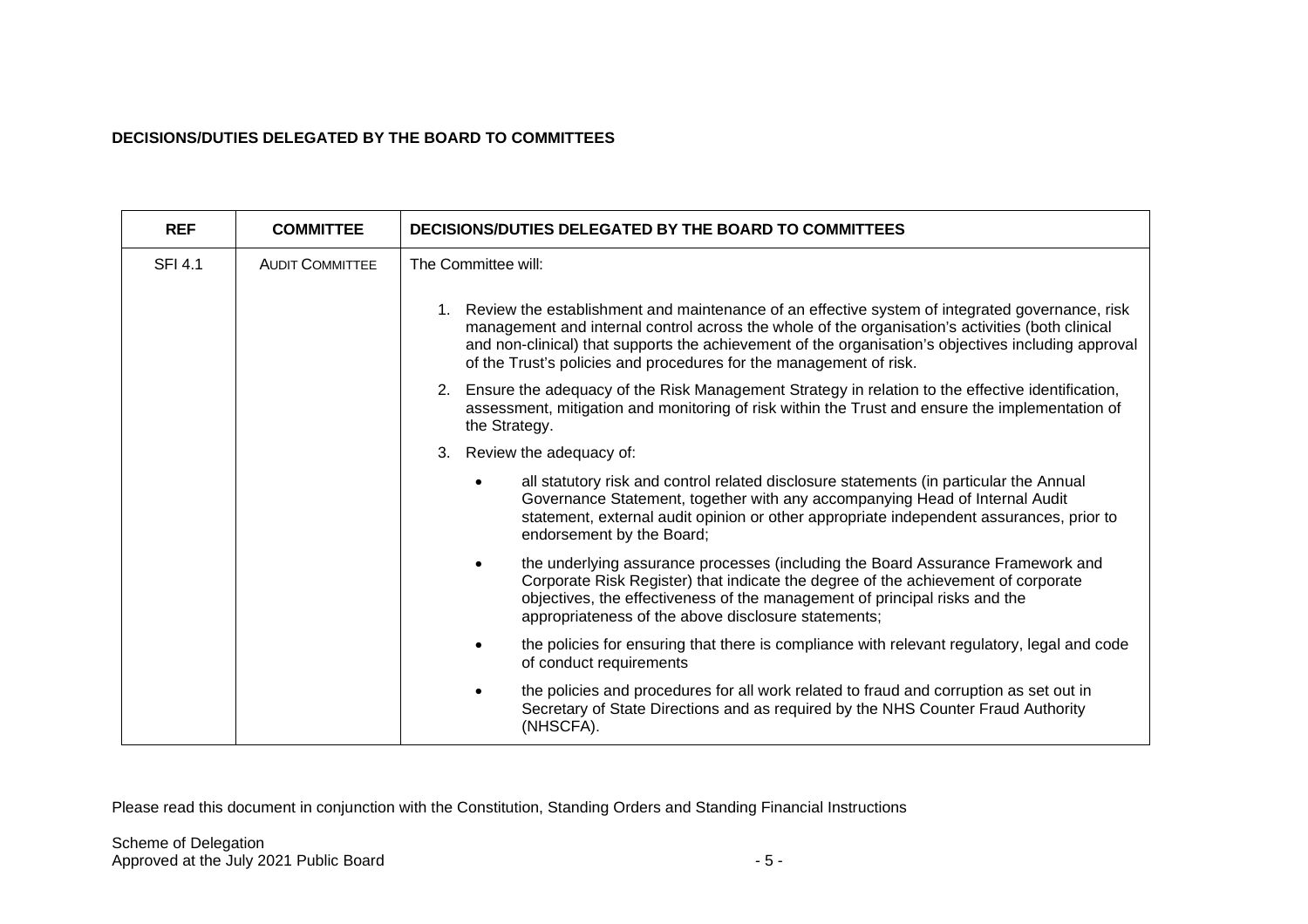| <b>REF</b> | <b>COMMITTEE</b> | DECISIONS/DUTIES DELEGATED BY THE BOARD TO COMMITTEES                                                                                                                                                                                                                                                                                                               |
|------------|------------------|---------------------------------------------------------------------------------------------------------------------------------------------------------------------------------------------------------------------------------------------------------------------------------------------------------------------------------------------------------------------|
|            |                  | 4. Review the Annual Accounts and make recommendations on the approval of the Annual Accounts<br>to the Board                                                                                                                                                                                                                                                       |
|            |                  | 5. Monitor and review the internal audit function to ensure that it is effective enough to meet<br>mandatory NHS Internal Audit standards and provide independent assurance                                                                                                                                                                                         |
|            |                  | 6. Develop and implement a policy on the engagement of the External Auditor to supply non-audit<br>services, taking into account relevant ethnical guidance regarding the provision of non-audit<br>services by the External Audit firm                                                                                                                             |
|            |                  | 7. Make recommendations to the Council of Governors in relation to the appointment, re-<br>appointment and removal of the external auditor and approval of the terms of engagement of the<br>external auditor                                                                                                                                                       |
|            |                  | 8. Review the work and findings of the External Auditor and consider the implications and<br>management's responses to their work. The Committee shall also monitor and review the External<br>Auditor's independence and objectivity and the effectiveness of the audit process, taking into<br>consideration relevant UK professional and regulatory requirements |
|            |                  | 9. Review the work and findings of the Counter Fraud Service and consider the implications and<br>management's responses to their work                                                                                                                                                                                                                              |
|            |                  | 10. Review the findings of other significant assurance functions external to the organisation, and<br>consider the implications to the integrated governance of the organisation.                                                                                                                                                                                   |
|            |                  | 11. Review the work of other committees and groups within the organisation, whose work can provide<br>relevant assurance to the Audit Committee's own scope of work. This will particularly include the<br>Quality and-Governance Committee.                                                                                                                        |
|            |                  | 12. Review reports and positive and negative assurances from directors and managers on the overall<br>arrangements for governance, risk management and internal control. This will be evidenced<br>through the Committee's use of an effective Assurance Framework to guide its work and that of<br>the audit and assurance functions that report to it.            |
|            |                  | 13. Review the Annual Report, Financial Statements, and external audit opinion on the Quality<br>Accounts before submission to the Board                                                                                                                                                                                                                            |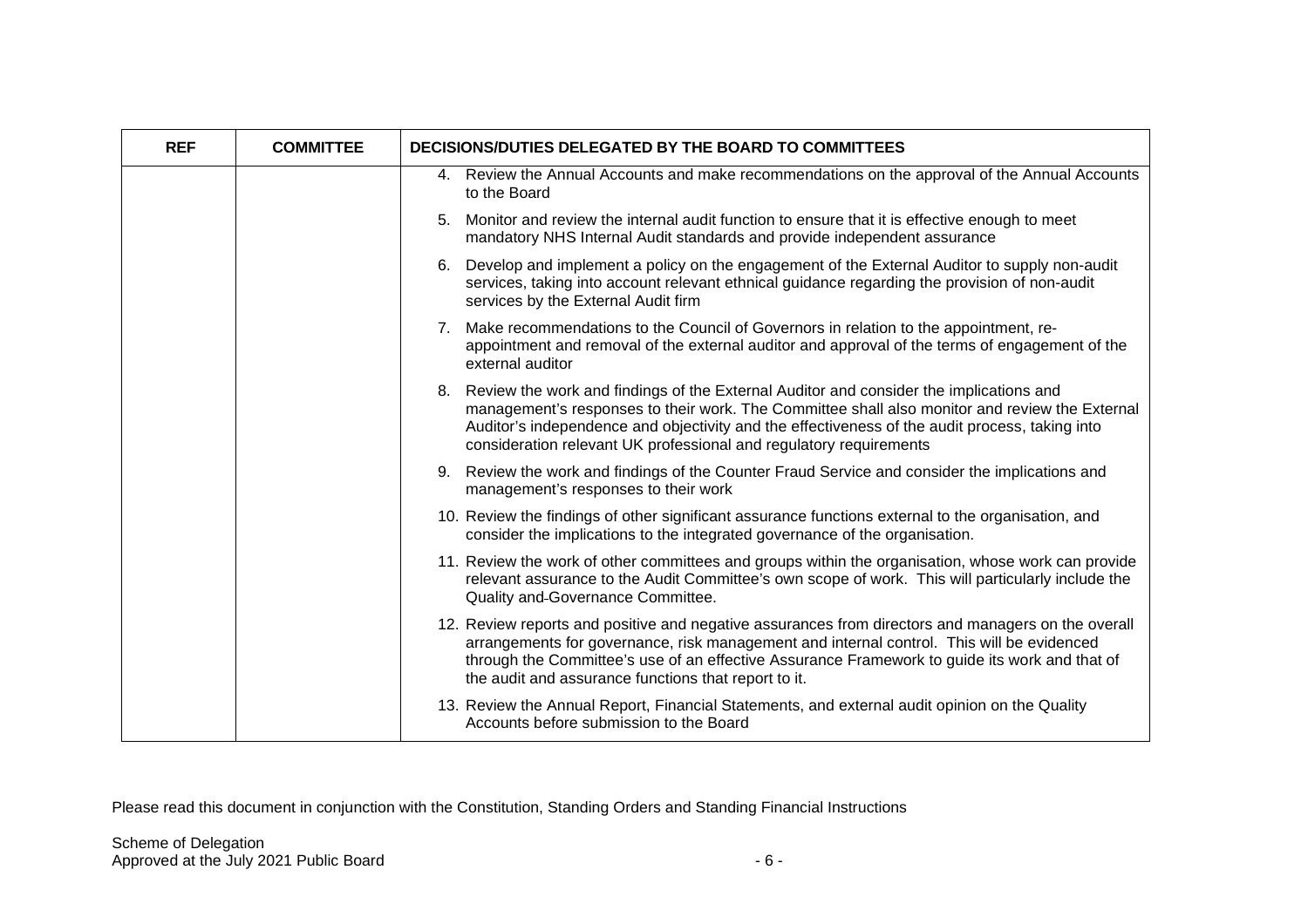| <b>REF</b>      | <b>COMMITTEE</b>                      | DECISIONS/DUTIES DELEGATED BY THE BOARD TO COMMITTEES                                                                                                                                                                                                                                            |
|-----------------|---------------------------------------|--------------------------------------------------------------------------------------------------------------------------------------------------------------------------------------------------------------------------------------------------------------------------------------------------|
|                 |                                       | 14. Ensure that the systems for financial reporting to the Board, including those of budgetary control,<br>and formal announcements relating to the Partnership Trust's financial performance are subject to<br>review as to completeness and accuracy of the information provided to the Board. |
|                 |                                       | 15. Review and approve write offs/losses and special payments in line with the limit set out in the<br>Standing Financial Instructions.                                                                                                                                                          |
|                 |                                       | 16. Approve the National Cost Collection process.                                                                                                                                                                                                                                                |
| SO <sub>6</sub> | <b>QUALITY AND</b>                    | The Committee will:                                                                                                                                                                                                                                                                              |
|                 | <b>GOVERNANCE</b><br><b>COMMITTEE</b> | 1.<br>Enable the Board to obtain assurance that high standards of care are provided by the Trust and, in<br>particular, that adequate and appropriate governance structures, processes and controls are in place<br>throughout the Trust to:                                                     |
|                 |                                       | promote safety and excellence in patient care                                                                                                                                                                                                                                                    |
|                 |                                       | identify, prioritise and manage risks within the Trust                                                                                                                                                                                                                                           |
|                 |                                       | ensure the effective and efficient use of resources through evidence-based clinical practice                                                                                                                                                                                                     |
|                 |                                       | protect the health and safety and wellbeing of Trust employees                                                                                                                                                                                                                                   |
|                 |                                       | Enable the Board to obtain assurance that the Trust has systems in place to ensure it is compliant<br>2.<br>with and delivers:                                                                                                                                                                   |
|                 |                                       | legal and statutory requirements                                                                                                                                                                                                                                                                 |
|                 |                                       | agreed clinical standards and quality objectives                                                                                                                                                                                                                                                 |
|                 |                                       | quality standards required by NHS Improvement and the Care Quality Commission                                                                                                                                                                                                                    |
|                 |                                       | risk management standards                                                                                                                                                                                                                                                                        |
|                 |                                       | Review the annual reports on the implementation of strategies for:<br>3.                                                                                                                                                                                                                         |
|                 |                                       | Safeguarding Adults and Children:                                                                                                                                                                                                                                                                |
|                 |                                       | Health and Safety;                                                                                                                                                                                                                                                                               |
|                 |                                       | Security Management;                                                                                                                                                                                                                                                                             |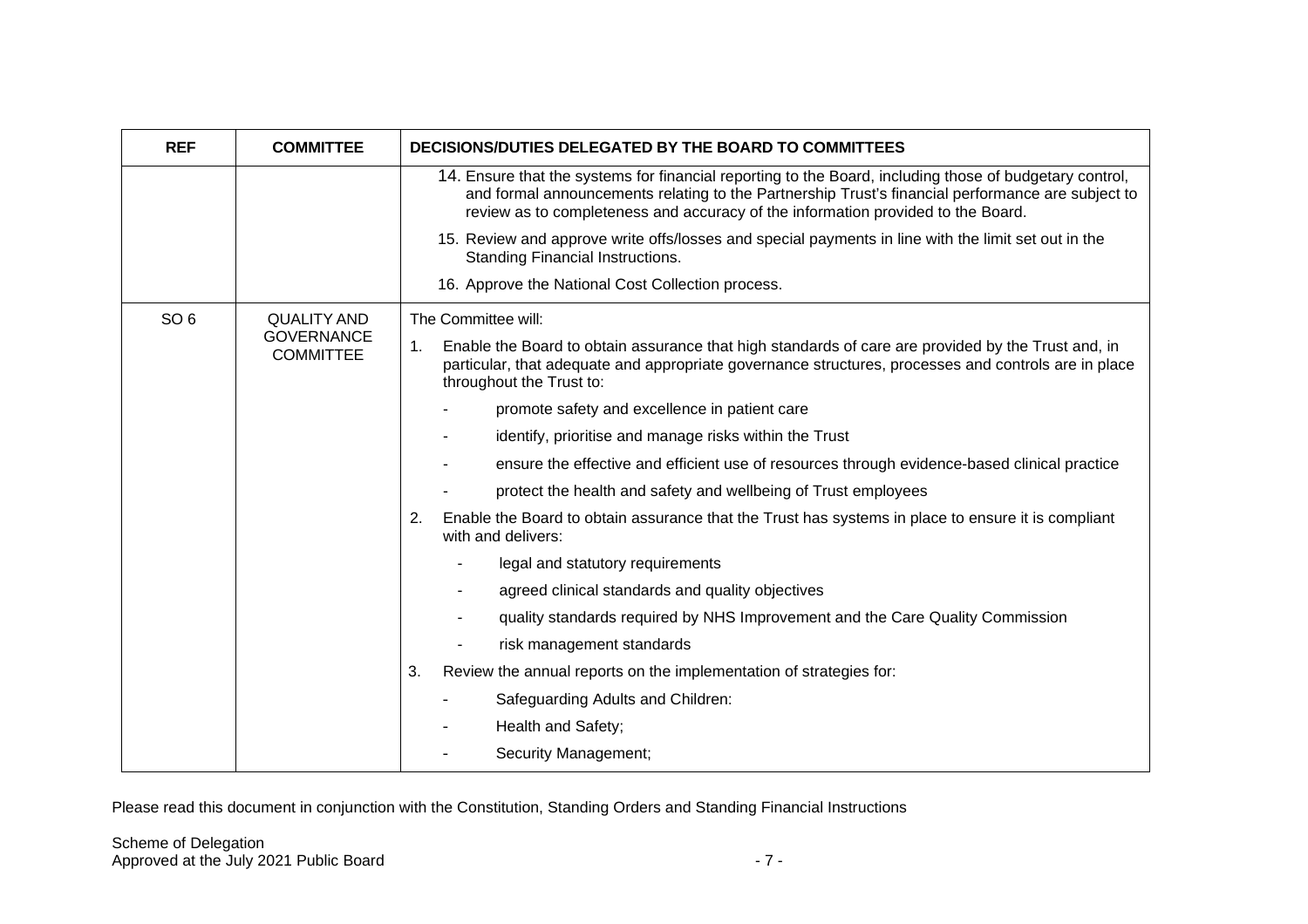| <b>REF</b>      | <b>COMMITTEE</b>                   | DECISIONS/DUTIES DELEGATED BY THE BOARD TO COMMITTEES                                                                                                                                                                                                                                                                                             |
|-----------------|------------------------------------|---------------------------------------------------------------------------------------------------------------------------------------------------------------------------------------------------------------------------------------------------------------------------------------------------------------------------------------------------|
|                 |                                    | Emergency Preparedness, Resilience and Response;<br>$\overline{\phantom{a}}$                                                                                                                                                                                                                                                                      |
|                 |                                    | <b>Suicide Prevention</b>                                                                                                                                                                                                                                                                                                                         |
|                 |                                    | <b>Infection Control</b>                                                                                                                                                                                                                                                                                                                          |
|                 |                                    | Complaints                                                                                                                                                                                                                                                                                                                                        |
|                 |                                    | Patient and public involvement and patient-centred care.                                                                                                                                                                                                                                                                                          |
|                 |                                    | Oversee and monitor the Trust's implementation of its Clinical Strategy<br>4.                                                                                                                                                                                                                                                                     |
|                 |                                    | Ensure effective arrangements are in place to assure high standards of clinical governance, including<br>5.<br>clinical effectiveness, management of clinical risk, practice standards and patient safety;                                                                                                                                        |
|                 |                                    | Ensure effective arrangements are in place to deliver Care Quality Commission registration,<br>6.<br>requirements and outcomes in response to any CQC inspections and reports;                                                                                                                                                                    |
|                 |                                    | Enable the Board to obtain assurance that the Trust has systems and procedures in plan to identify<br>7.<br>learning from deaths, Serious Incidents and other incidents, complaints, claims and ensuring they are<br>shared across the Trust and implemented to improve patient safety, patient experience and<br>colleague health and wellbeing; |
|                 |                                    | Ensure the Trust has in place procedures to monitor and review the operational effectiveness of<br>8.<br>policies and procedures                                                                                                                                                                                                                  |
| SO <sub>6</sub> | <b>FINANCE</b><br><b>COMMITTEE</b> | The Committee will:                                                                                                                                                                                                                                                                                                                               |
|                 |                                    | Consider and keep under review the Trust's medium term financial strategy, in relation to both<br>1.<br>revenue and capital and risk;                                                                                                                                                                                                             |
|                 |                                    | Review proposals for major business cases and investment decisions and their respective funding<br>2.<br>sources and make recommendations to the Trust Board, in accordance with NHS Improvement<br>guidance;                                                                                                                                     |
|                 |                                    | Maintain an oversight of, and obtain assurances, the robustness of the Trust's key income sources<br>3.<br>and contractual safeguards;                                                                                                                                                                                                            |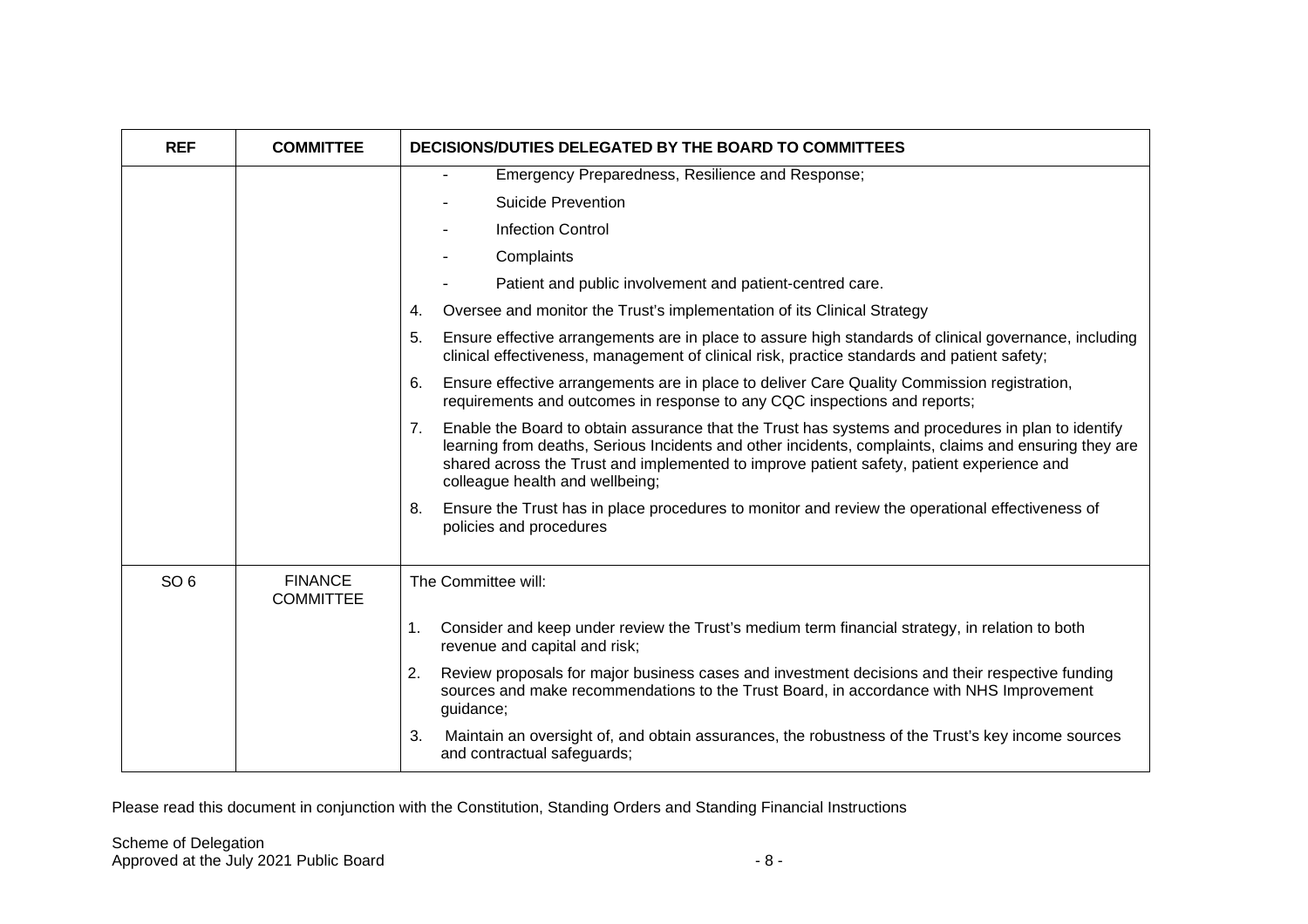| <b>REF</b>          | <b>COMMITTEE</b>                        | DECISIONS/DUTIES DELEGATED BY THE BOARD TO COMMITTEES                                                                                                                                                                                                                                                                                                                                |
|---------------------|-----------------------------------------|--------------------------------------------------------------------------------------------------------------------------------------------------------------------------------------------------------------------------------------------------------------------------------------------------------------------------------------------------------------------------------------|
|                     |                                         | 4.<br>Scrutinise financial performance and review any areas of concern and report to the Board;                                                                                                                                                                                                                                                                                      |
|                     |                                         | Review and make submissions to NHS Improvement as necessary on behalf of the Board;<br>5.                                                                                                                                                                                                                                                                                            |
|                     |                                         | Review major procurements and tenders;<br>6.                                                                                                                                                                                                                                                                                                                                         |
|                     |                                         | Commission regular reviews of the Trust's key contracts with suppliers and partners to ensure they<br>7.<br>continue to deliver benefits for the Trust and its patients;                                                                                                                                                                                                             |
|                     |                                         | Approve and review the Trust's treasury management and working capital policy annually or as<br>8.<br>required;                                                                                                                                                                                                                                                                      |
|                     |                                         | Review and monitor progress against the capital plan through highlight reports and project plans;<br>9.                                                                                                                                                                                                                                                                              |
|                     |                                         | 10. Review the financial aspects of the Estates Strategy and ensure that the appropriate funding<br>arrangements are in place;                                                                                                                                                                                                                                                       |
|                     |                                         | 11. Approve and review, on behalf of the Trust Board, the Trust's investment strategy and policy and<br>maintain an oversight of the Trust's investments, ensuring compliance with the policy.                                                                                                                                                                                       |
|                     |                                         | 12. Approve investment decisions                                                                                                                                                                                                                                                                                                                                                     |
| SO <sub>6</sub> and | <b>NOMINATION AND</b>                   | The Committee will:                                                                                                                                                                                                                                                                                                                                                                  |
| Annex 7 3.12        | <b>REMUNERATION</b><br><b>COMMITTEE</b> | 1. Review regularly the remuneration and terms of service of the Chief Executive and other Executive<br>Directors (and other Very Senior Officers) to ensure they are fairly rewarded for their individual<br>contribution to the Trust - having proper regard to the Trust's circumstances and performance and to<br>the provisions of any national arrangements where appropriate; |
|                     |                                         | 2. Decide the appropriate remuneration of the Chief Executive and other Executive Directors. Any<br>decisions made by the Nomination and Remuneration Committee shall be recorded in the minutes of<br>the Nomination and Remuneration Committee meetings;                                                                                                                           |
|                     |                                         | Monitor and evaluate the performance of individual Executive Directors;<br>3.                                                                                                                                                                                                                                                                                                        |
|                     |                                         | 4. Advise on and oversee appropriate contractual arrangements for such staff including scrutiny of<br>termination payments taking account of such national guidance as is appropriate.                                                                                                                                                                                               |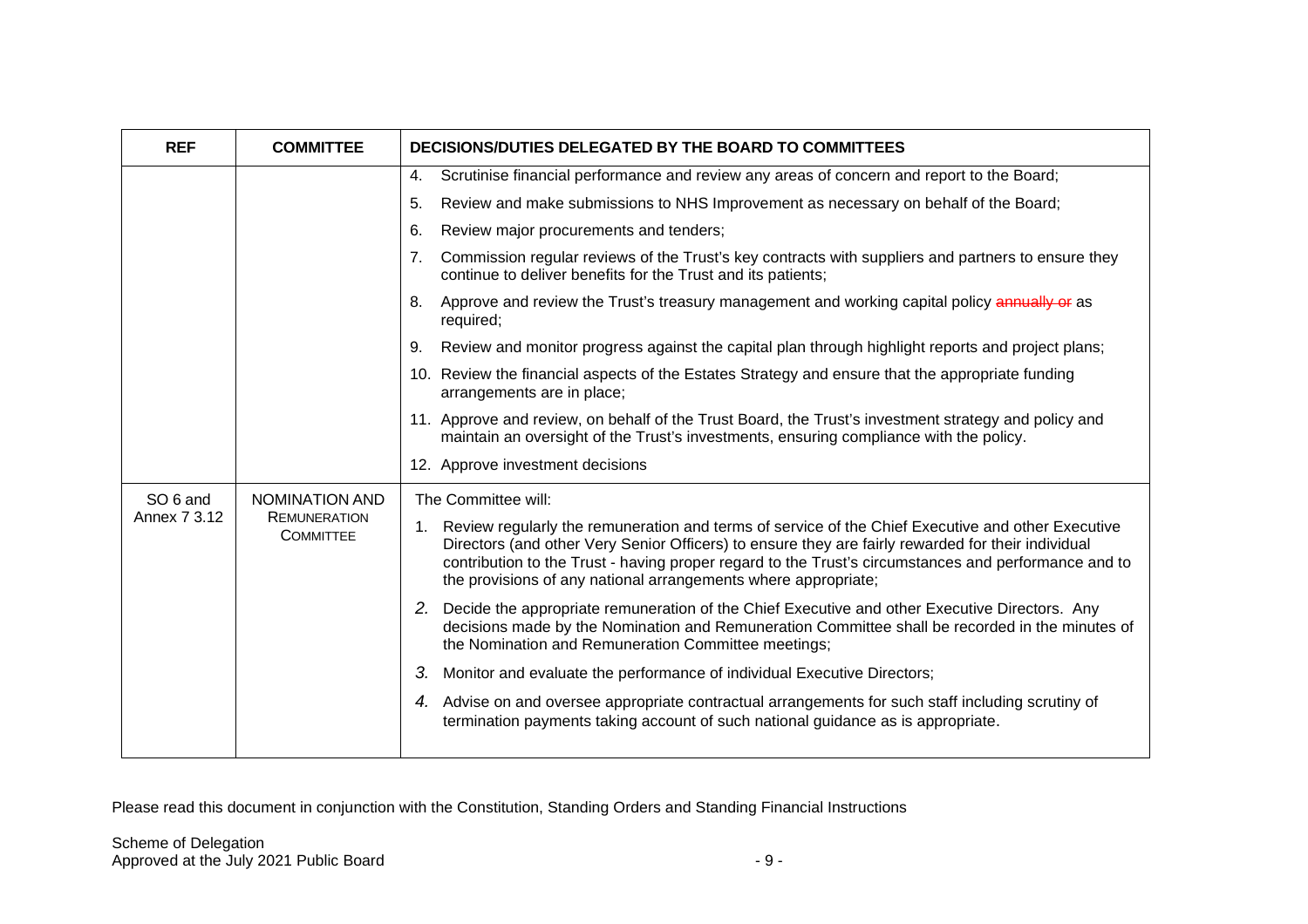| <b>REF</b> | <b>COMMITTEE</b>                             | DECISIONS/DUTIES DELEGATED BY THE BOARD TO COMMITTEES                                                                                                                                                                                            |
|------------|----------------------------------------------|--------------------------------------------------------------------------------------------------------------------------------------------------------------------------------------------------------------------------------------------------|
| N/A        | <b>MENTAL HEALTH ACT</b><br><b>COMMITTEE</b> | The Committee will:                                                                                                                                                                                                                              |
|            |                                              | 1. Monitor the Trust's implementation of, and compliance with, current mental health legislation and<br>proposed changes to such legislation, in particular the Mental Health Act 1983, , within the Trust<br>taking into account best practice; |
|            |                                              | 2. Consider the implications of any changes to legislation and regulations within the policies, practices,<br>procedures and resource requirements of the Trust and its partner organisations;                                                   |
|            |                                              | 3. Monitor the processes relating to and outcomes of First Tier Tribunals (Mental Health) and of<br>hearings held by the hospital managers' panels.                                                                                              |
|            |                                              | 4. Ensure there is an appropriate number of Hospital Managers' panel members in place with the<br>appropriate skills and experience to fulfil their role.                                                                                        |
|            |                                              | 5. Monitor trends in compliance with and the application of the Mental Health Act 1983 (and any new<br>Mental Health Acts or revisions to the existing Act) within the Trust and make<br>recommendations where necessary.                        |
|            |                                              | 6. Receive reports following Care Quality Commission Mental Health Act compliance visits for<br>information and comment and ensure appropriate action is agreed and implemented within the<br>organisation.                                      |
|            |                                              | 7. Monitor delivery against the Trust's action plan developed as a result of the Care Quality<br>Commission's Annual Report as instructed by Trust Board.                                                                                        |
|            |                                              | 8. Approve policies in relation to the Mental Health Act and Mental Capacity Act across the Trust and<br>scrutinise the application of these policies throughout the Trust in relation to both Acts                                              |
|            |                                              | 9. Identify and address training issues in terms of delegation of responsibilities under the Mental<br>Health Act 1983.                                                                                                                          |
|            |                                              | 10. Identify and address quality issues in terms of delegation of responsibilities under the Mental<br>Health Act 1983.                                                                                                                          |
|            |                                              | 11. Manage risks identified and delegated by Trust Board and to identify and report to Trust Board<br>any new risks that require escalation.                                                                                                     |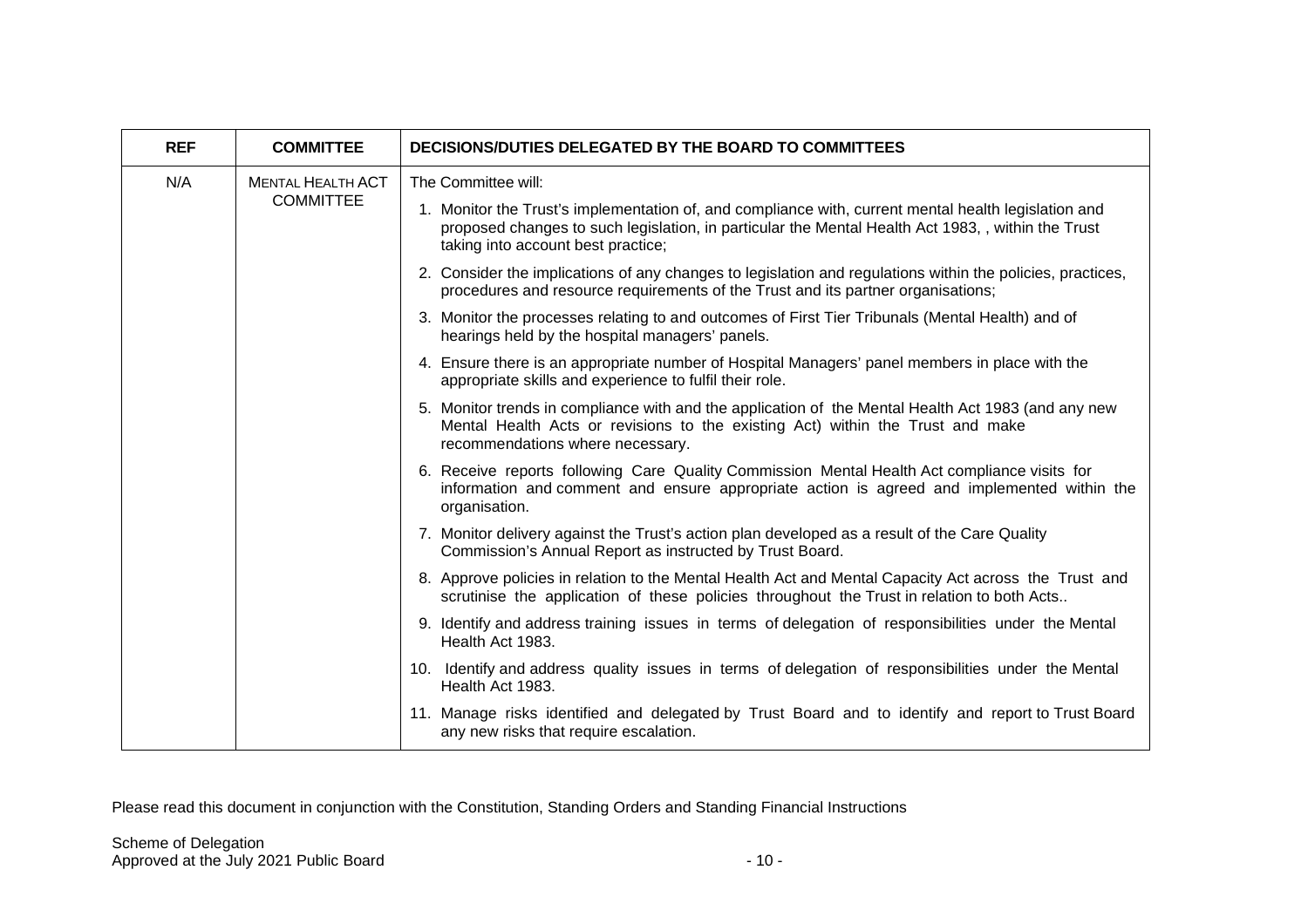| <b>REF</b>      | <b>COMMITTEE</b>                  | DECISIONS/DUTIES DELEGATED BY THE BOARD TO COMMITTEES                                                                                                                                                                                                                             |
|-----------------|-----------------------------------|-----------------------------------------------------------------------------------------------------------------------------------------------------------------------------------------------------------------------------------------------------------------------------------|
| SO <sub>6</sub> | <b>PEOPLE</b><br><b>COMMITTEE</b> | Oversee the development and delivery of the People Strategy, and providing strategic direction to the<br>1.<br>Board in respect of the elements contained within it.                                                                                                              |
|                 |                                   | 2.<br>Identify and monitor key performance indicators relating to the delivery of the People Strategy,<br>undertaking detailed review against these indicators and aspects of the People Strategy, as required,<br>or as directed by the Board or another Committee of the Board. |
|                 |                                   | Review arrangements by which staff may raise in confidence, concerns about possible improprieties<br>3.<br>of financial reporting and control, clinical quality, patient safety or other matters                                                                                  |
|                 |                                   | Review and implement strategies for:<br>4.                                                                                                                                                                                                                                        |
|                 |                                   | Organisational Development;                                                                                                                                                                                                                                                       |
|                 |                                   | Equality and Diversity;                                                                                                                                                                                                                                                           |
|                 |                                   | Ensure that effective arrangements are in place to secure the availability of a competent and<br>5.<br>appropriately qualified workforce to deliver healthcare for the Trust.                                                                                                     |
| SO <sub>6</sub> | <b>CHARITABLE</b><br><b>FUNDS</b> | Ensure Funds Held on Trust (charitable funds) are managed in accordance with the Trust's SOs<br>$\mathbf{1}$ .<br>and SFIs, as approved by the Board.                                                                                                                             |
|                 | <b>COMMITTEE</b>                  | 2.<br>Receive regular reports from the Director of Finance covering:                                                                                                                                                                                                              |
|                 |                                   | Number and value of funds                                                                                                                                                                                                                                                         |
|                 |                                   | Purpose of funds<br>Income and expenditure analysis                                                                                                                                                                                                                               |
|                 |                                   | 3.<br>Decide upon expenditure criteria.                                                                                                                                                                                                                                           |
|                 |                                   | Ensure that the requirements of the Charities Acts and the Charities Commission are met.<br>4.                                                                                                                                                                                    |
|                 |                                   | Provide reports for the Board of Directors (acting as the Corporate Trustee) as appropriate.<br>5.                                                                                                                                                                                |
|                 |                                   | Review the Annual Accounts prior to submission to the Corporate Trustee for formal approval.<br>6.                                                                                                                                                                                |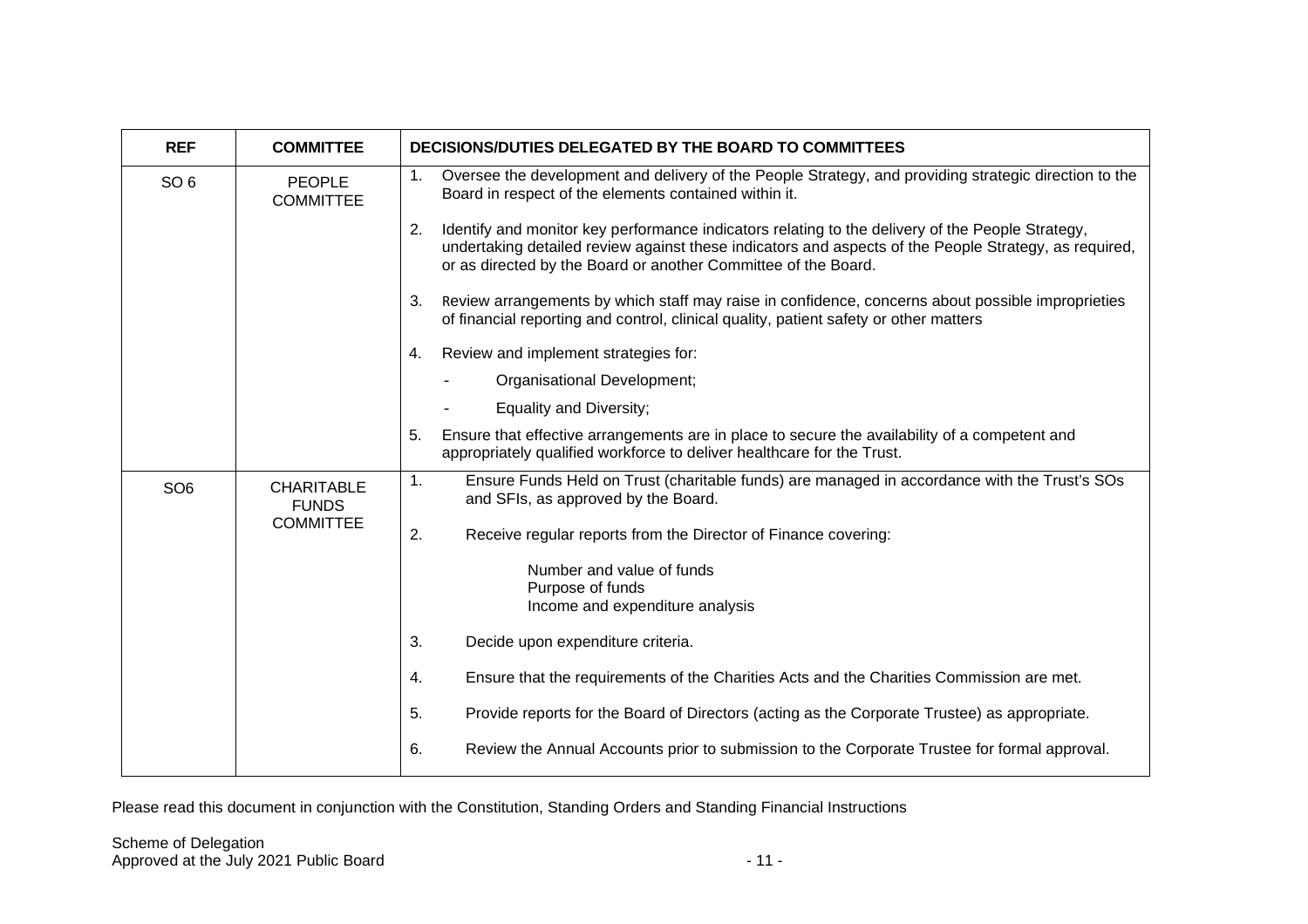#### **SCHEME OF DELEGATION DERIVED FROM THE ACCOUNTABLE OFFICER MEMORANDUM**

| <b>REF</b>     | <b>DELEGATED TO</b>    | <b>DUTIES DELEGATED</b>                                                                                                                                                                                                                                                                                                           |
|----------------|------------------------|-----------------------------------------------------------------------------------------------------------------------------------------------------------------------------------------------------------------------------------------------------------------------------------------------------------------------------------|
| 3              | <b>CHIEF EXECUTIVE</b> | Duty to prepare the accounts in accordance with the NHS Act 2006. Duty to personally sign the<br>accounts. Witness before the Committee of Public Accounts to deal with questions arising from the<br>accounts or from any report made to Parliament by the Comptroller and Auditor General under the<br>National Audit Act 1983. |
| 5              | <b>CHIEF EXECUTIVE</b> | Responsible to Parliament for resources under his control.                                                                                                                                                                                                                                                                        |
| $\overline{7}$ | <b>CHIEF EXECUTIVE</b> | Responsible for overall organisation, management and staffing of the Foundation Trust and for its<br>procedures in financial and other matters. Ensure that:<br>there is a high standard of financial management in the Foundation Trust as a whole;<br>a)                                                                        |
|                |                        | financial systems and procedures promote the efficient and economical conduct of business and<br>b)<br>safeguard financial propriety and regularity throughout the Foundation Trust; and                                                                                                                                          |
|                |                        | financial considerations are fully taken into account in decisions on Foundation Trust policy<br>C)<br>proposals.                                                                                                                                                                                                                 |
| 9              | <b>CHIEF EXECUTIVE</b> | Required to:                                                                                                                                                                                                                                                                                                                      |
|                |                        | personally sign the accounts and accept personal responsibility for their proper form and content as<br>a)<br>prescribed by NHS Improvement;                                                                                                                                                                                      |
|                |                        | comply with the financial requirements of the NHS Provider Licence;<br>b)                                                                                                                                                                                                                                                         |
|                |                        | ensure that proper financial procedures are followed and that accounting records are maintained in<br>C)<br>a form suited to the requirements of management, as well as in the form prescribed for published<br>accounts;                                                                                                         |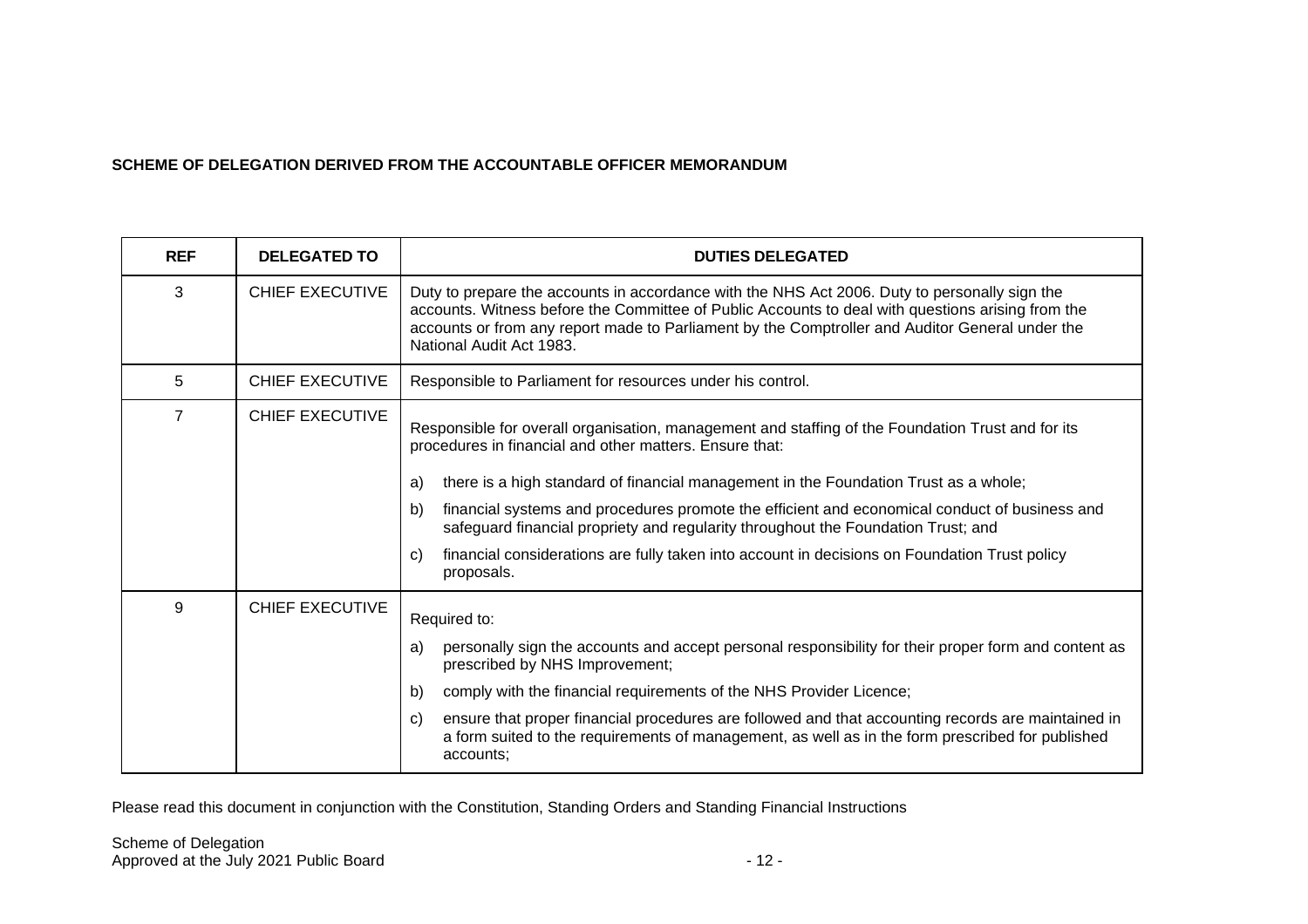| <b>REF</b> | <b>DELEGATED TO</b>    | <b>DUTIES DELEGATED</b>                                                                                                                                                                                                                                                                                                                                                                                                            |
|------------|------------------------|------------------------------------------------------------------------------------------------------------------------------------------------------------------------------------------------------------------------------------------------------------------------------------------------------------------------------------------------------------------------------------------------------------------------------------|
|            |                        | ensure that the resources for which he is responsible are properly well managed and safeguarded,<br>d)<br>with independent and effective checks of cash balances in the hands of any official;                                                                                                                                                                                                                                     |
|            |                        | ensure that assets for which he is responsible are controlled and safeguarded with similar care, and<br>e)<br>with checks as appropriate;                                                                                                                                                                                                                                                                                          |
|            |                        | ensure that protected property (or interest in) is not disposed of without the consent of NHS<br>f)<br>Improvement;                                                                                                                                                                                                                                                                                                                |
|            |                        | ensure that conflicts of interest are avoided, whether in the proceedings of the Board of Directors,<br>g)<br>the Council of Governors or the actions of advice of Foundation Trust staff; and                                                                                                                                                                                                                                     |
|            |                        | ensure that, in the consideration of policy proposals relating to the expenditure for which he is<br>h)<br>responsible, all relevant financial considerations, including any issues of propriety, regularity or<br>value for money, are taken into account and brought to the attention of the Board of Directors.                                                                                                                 |
| 10         | <b>CHIEF EXECUTIVE</b> | Ensure that effective management systems appropriate for the achievement of the Foundation Trust's<br>objectives, including financial monitoring and control systems, have been put in place. Ensure that<br>managers at all levels:                                                                                                                                                                                               |
|            |                        | have a clear view of their objectives, and the means to assess and, wherever possible, measure<br>a)<br>outputs or performance in relation to those objectives;                                                                                                                                                                                                                                                                    |
|            |                        | are assigned well-defined responsibilities for making the best use of resources, including a clinical<br>b)<br>scrutiny of output and value for money; and                                                                                                                                                                                                                                                                         |
|            |                        | have the information (particularly about costs), training and access to the expert advice which they<br>C)<br>need to exercise their responsibilities effectively.                                                                                                                                                                                                                                                                 |
| 11         | <b>CHIEF EXECUTIVE</b> | Ensure that their arrangements for delegation promote good management and that they are supported by<br>the necessary staff with an appropriate balance of skills.                                                                                                                                                                                                                                                                 |
| 12         | <b>CHIEF EXECUTIVE</b> | Responsibility to see that appropriate advice is tendered to the Board of Directors and the Council of<br>Governors on all matters of financial propriety and regulation, and more broadly, as to all considerations<br>of prudent and economical administration, efficiency and effectiveness. Determine how and on what<br>terms such advice should be tendered, and whether in a particular case to make reference to their own |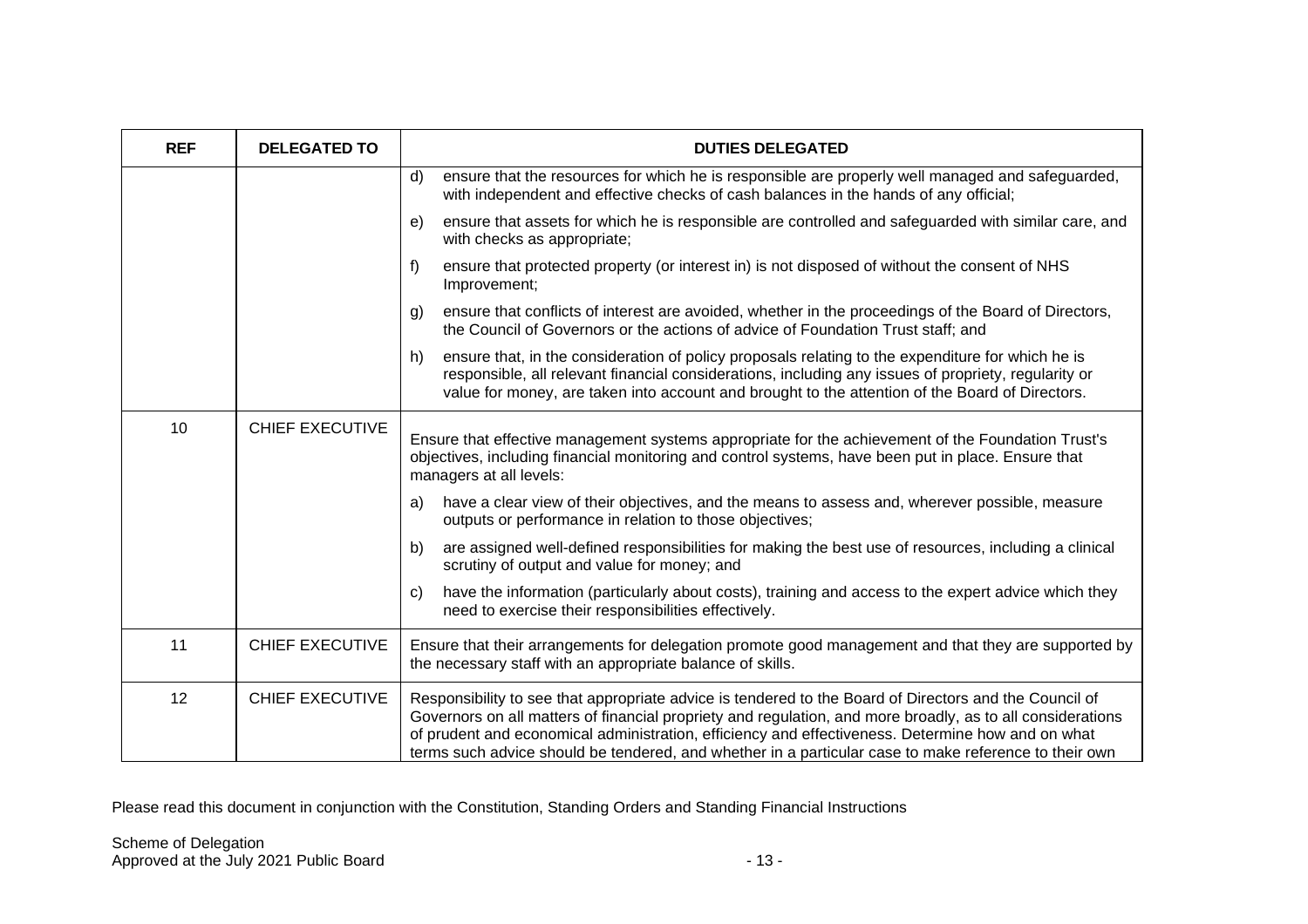| <b>REF</b> | <b>DELEGATED TO</b>    | <b>DUTIES DELEGATED</b>                                                                                                                                                                                                                                                                                                                                                                                                                                                                                                                                                                                                                                                                                                                                                                                                                 |
|------------|------------------------|-----------------------------------------------------------------------------------------------------------------------------------------------------------------------------------------------------------------------------------------------------------------------------------------------------------------------------------------------------------------------------------------------------------------------------------------------------------------------------------------------------------------------------------------------------------------------------------------------------------------------------------------------------------------------------------------------------------------------------------------------------------------------------------------------------------------------------------------|
|            |                        | duty, as Accounting Officer, to justify to the Public Accounts Committee, transactions for which they are<br>accountable.                                                                                                                                                                                                                                                                                                                                                                                                                                                                                                                                                                                                                                                                                                               |
| 13         | <b>BOARD</b>           | Act in accordance with the requirements of propriety or regularity; including the Fit and Proper Persons<br>Test requirements.                                                                                                                                                                                                                                                                                                                                                                                                                                                                                                                                                                                                                                                                                                          |
| 13         | <b>CHIEF EXECUTIVE</b> | Make written objections to proposals by the Board of Directors, Council of Governors or Chair which he<br>considers to infringe the requirement to act with the requirements of propriety or regularity. If the Board of<br>Directors, Council of Governors or Chair decides to proceed, seek a written instruction to take the action<br>in question, and inform Monitor of the position (if possible, before the decision is implemented)                                                                                                                                                                                                                                                                                                                                                                                             |
| 14 and 15  | <b>CHIEF EXECUTIVE</b> | If a course of action is contemplated which raises an issue relating to his wider responsibilities for<br>economy, efficiency and effectiveness, draw the relevant factors to the attention of the Board of Directors<br>or Council of Governors and advise them in whatever way he deems appropriate. If his decision is<br>overruled, and the proposal is one which he would not feel able to defend to the Public Accounts<br>Committee as representing value for money, seek a written instruction before proceeding. Inform NHS<br>Improvement of such an instruction, if possible, before the decision is implemented. If there is no time to<br>submit advice in writing due to extreme urgency, ensure that if the advice is overruled, both the advice<br>and the instructions are recorded in writing immediately afterwards. |
| 16         | <b>CHIEF EXECUTIVE</b> | Appear before the Public Account Committee from time to time to give evidence on the reports arising<br>from examinations undertaken by the Comptroller and Auditor General, and answer questions<br>concerning expenditure and receipts for which he is Accounting Officer.                                                                                                                                                                                                                                                                                                                                                                                                                                                                                                                                                            |
| 17         | <b>CHIEF EXECUTIVE</b> | Furnish the Public Accounts Committee with explanations of any weaknesses in the matters covered in<br>paragraphs 8-15 of the NHS Foundation Trust Accounting Officer Memorandum, to which his attention<br>has been drawn by the Comptroller and Auditor General or about which they may wish to question to<br>Accounting Officer.                                                                                                                                                                                                                                                                                                                                                                                                                                                                                                    |
| 19         | <b>CHIEF EXECUTIVE</b> | Ensure that he is adequately and accurately briefed on matters which are likely to arise at any hearing of<br>the Public Accounts Committee.                                                                                                                                                                                                                                                                                                                                                                                                                                                                                                                                                                                                                                                                                            |
| 21         | <b>CHIEF EXECUTIVE</b> | Ensure that he is generally available for consultation, and that in any temporary period of unavailability,<br>there will be a senior officer in the Foundation Trust who can act on his behalf if required.                                                                                                                                                                                                                                                                                                                                                                                                                                                                                                                                                                                                                            |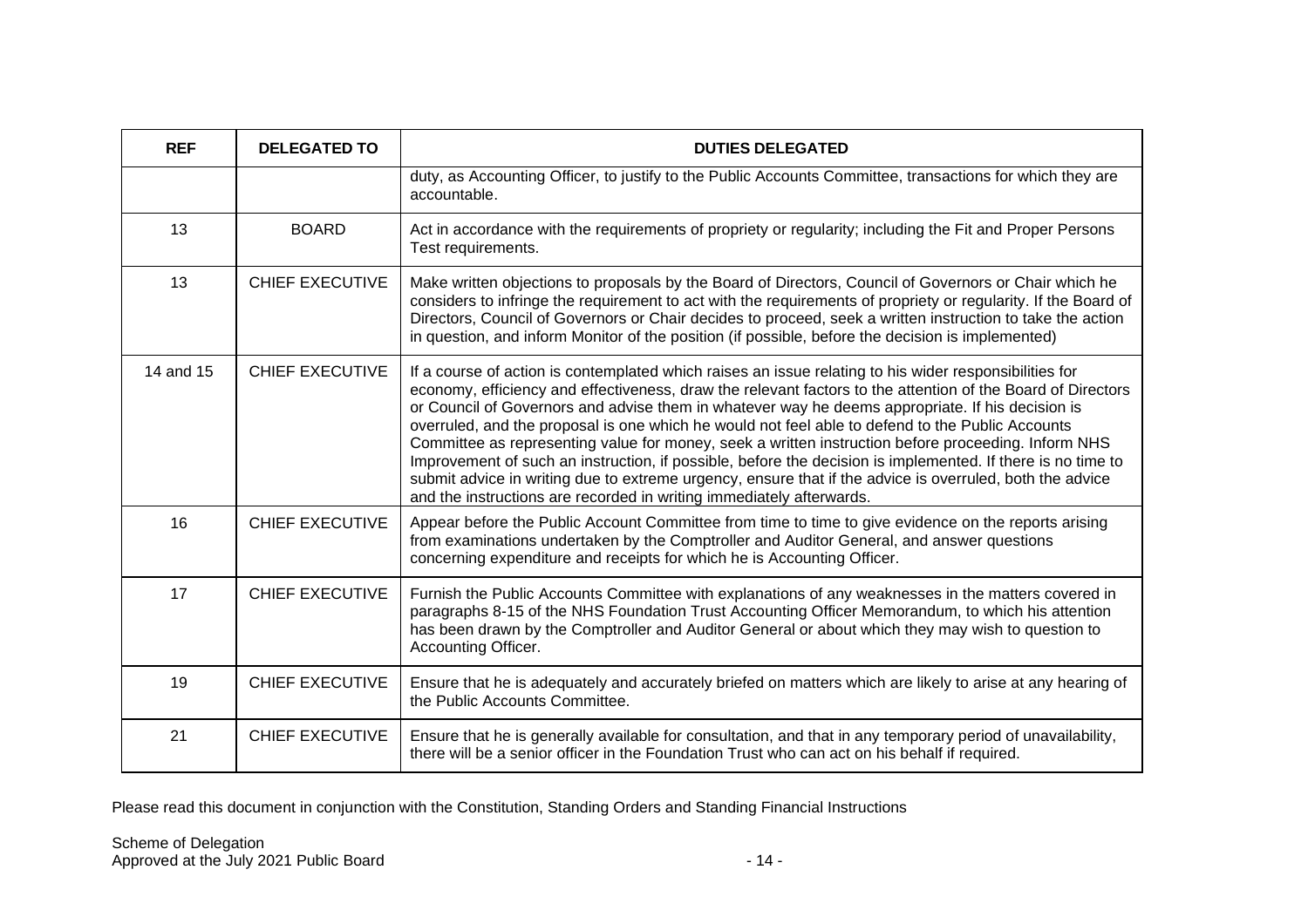| <b>REF</b> | <b>DELEGATED TO</b>                                  | <b>DUTIES DELEGATED</b>                                                                                                                                                                                                                                                  |
|------------|------------------------------------------------------|--------------------------------------------------------------------------------------------------------------------------------------------------------------------------------------------------------------------------------------------------------------------------|
| 22         | <b>BOARD</b>                                         | Where it becomes clear that the Accounting Officer is so incapacitated that he or she will be unable to<br>discharge his responsibilities over a period of four weeks or more, appoint an acting Accounting Officer<br>(usually the Finance Director), until his return. |
| 23         | <b>ACTING</b><br><b>ACCOUNTING</b><br><b>OFFICER</b> | Sign accounts where the Accounting Officer is unable to sign in time for printing.                                                                                                                                                                                       |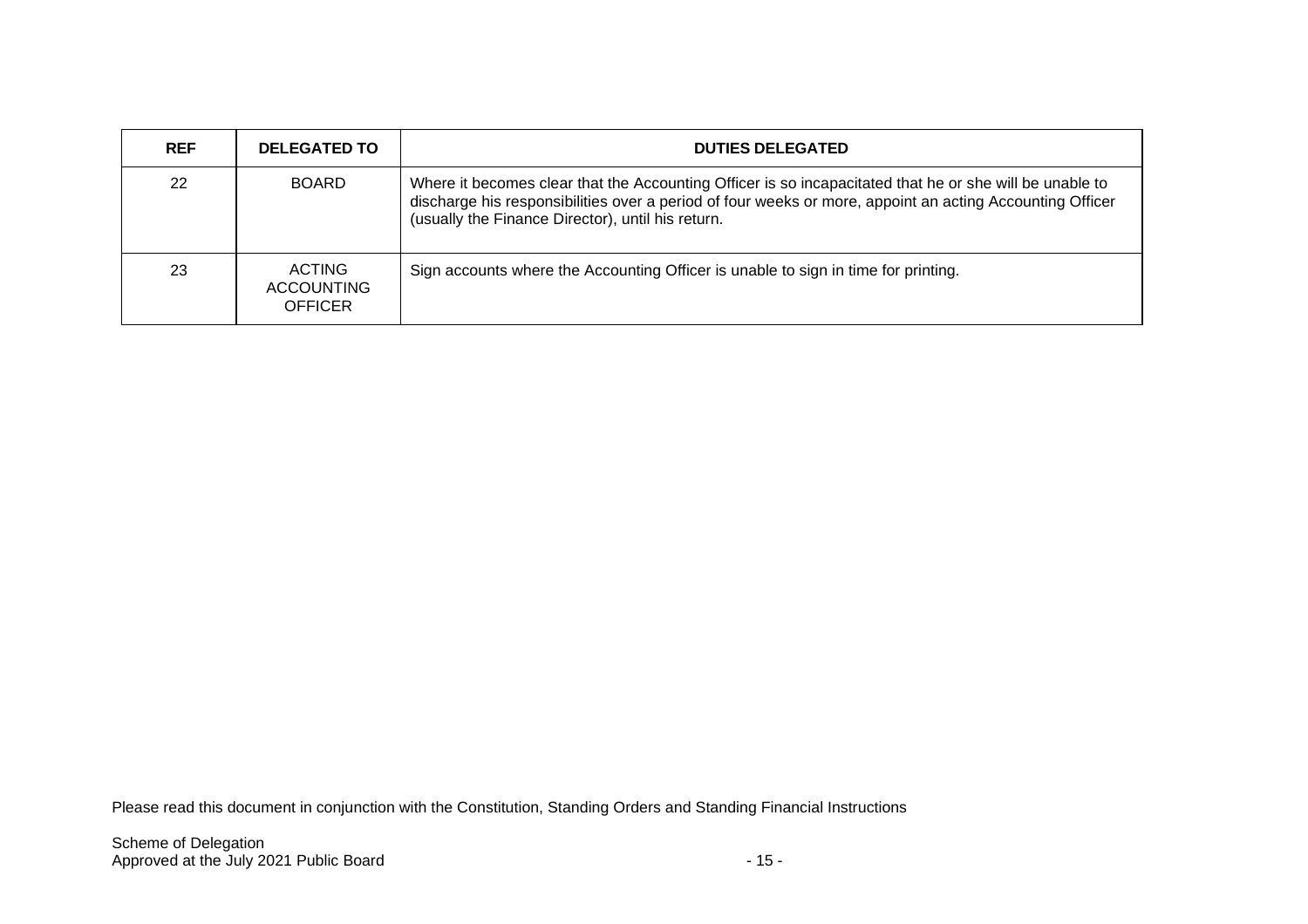### **SCHEME OF DELEGATION DERIVED FROM THE CODES OF CONDUCT AND ACCOUNTABILITY AND CONSTITUTION**

| <b>REF</b>          | <b>DELEGATED TO</b>                                         | <b>AUTHORITIES/DUTIES DELEGATED</b>                                                                                                                                                                             |  |
|---------------------|-------------------------------------------------------------|-----------------------------------------------------------------------------------------------------------------------------------------------------------------------------------------------------------------|--|
| 1.3.1.7             | <b>BOARD</b>                                                | Approve procedure for declaration of hospitality and sponsorship.                                                                                                                                               |  |
| 1.3.1.8             | <b>BOARD</b>                                                | Ensure proper and widely publicised procedures for voicing complaints, concerns about misadministration, breaches of Code<br>of Conduct, and other ethical concerns.                                            |  |
| 1.31.9 &<br>1.3.2.2 | <b>ALL BOARD MEMBERS</b>                                    | Subscribe to the Standards for members of NHS Boards and Governing Bodies, Code of Conduct, the Nolan principles and<br>the Fit and Proper Person requirements.                                                 |  |
| 1.3.2.4             | <b>BOARD</b>                                                | Board members share corporate responsibility for all decisions of the Board.                                                                                                                                    |  |
| 1.3.2.4             | CHAIR AND NON<br><b>EXECUTIVE/OFFICER</b><br><b>MEMBERS</b> | Chair and non-officer members are responsible for monitoring the executive management of the Trust and are<br>responsible to NHS Improvement for the discharge of those responsibilities.                       |  |
| 1.3.2.4             | <b>BOARD</b>                                                | The Board has six key functions:                                                                                                                                                                                |  |
|                     |                                                             | To ensure effective financial stewardship through value for money, financial control and financial<br>1.<br>planning and strategy;                                                                              |  |
|                     |                                                             | To ensure that high standards of clinical and corporate governance and personal behaviour are maintained in the<br>2.<br>conduct of the business of the whole Trust;                                            |  |
|                     |                                                             | To appoint, appraise and remunerate senior executives;<br>3.                                                                                                                                                    |  |
|                     |                                                             | To ratify the strategic direction of the Trust within the overall policies and priorities of the Government and the NHS,<br>4.<br>define its annual and longer term objectives and agree plans to achieve them; |  |
|                     |                                                             | To oversee the delivery of planned results by monitoring performance against objectives and ensuring corrective<br>5.<br>action is taken when necessary;                                                        |  |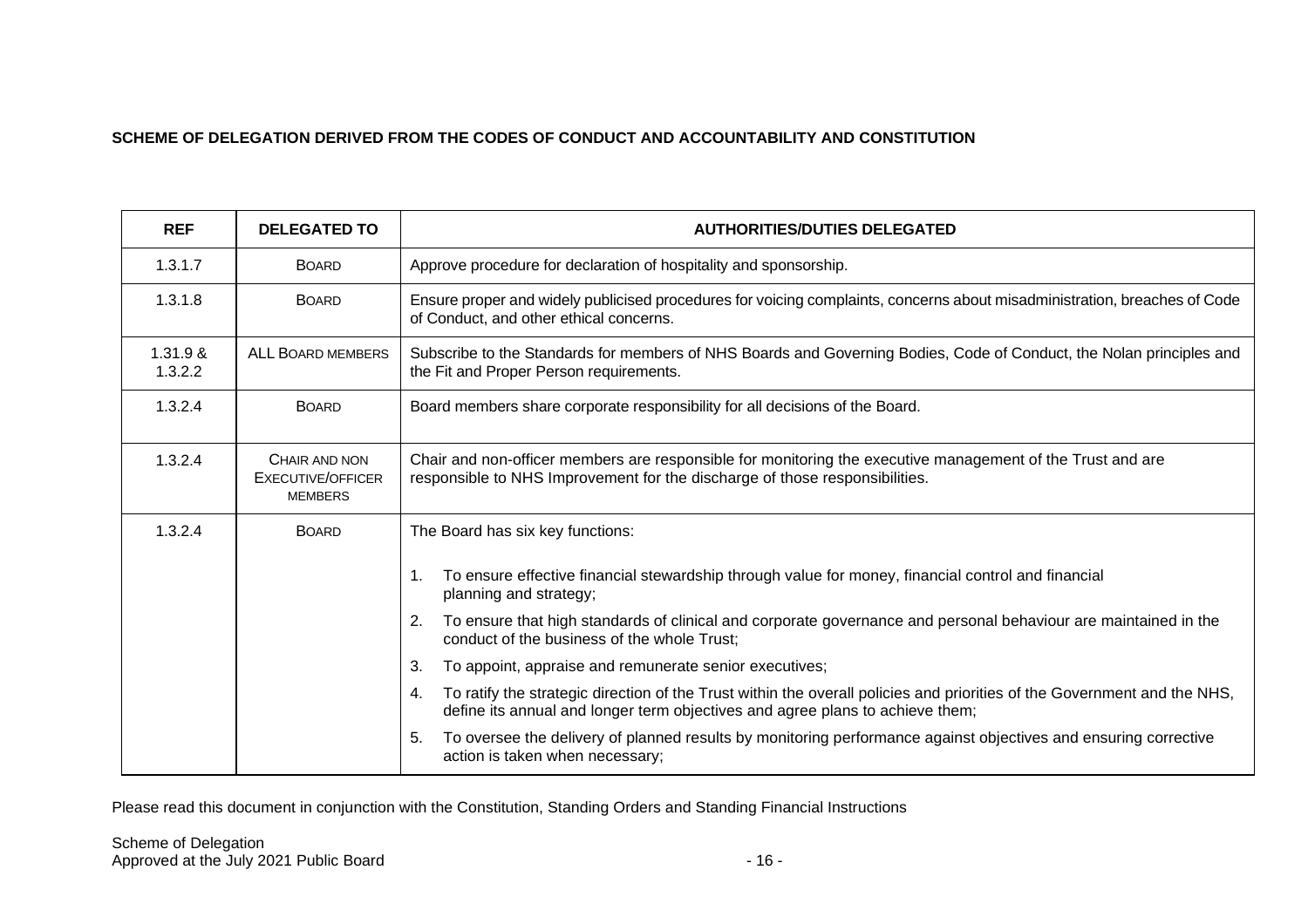| <b>REF</b> | <b>DELEGATED TO</b> | <b>AUTHORITIES/DUTIES DELEGATED</b>                                                                                                                                                                                                                                |
|------------|---------------------|--------------------------------------------------------------------------------------------------------------------------------------------------------------------------------------------------------------------------------------------------------------------|
|            |                     | To ensure effective dialogue between the Trust and the local community on its plans and performance and that<br>6.<br>these are responsive to the community's needs.                                                                                               |
| 1.3.24     | <b>BOARD</b>        | It is the Board's duty to:                                                                                                                                                                                                                                         |
|            |                     | 1. Act within statutory financial and other constraints;                                                                                                                                                                                                           |
|            |                     | Be clear what decisions and information are appropriate to the Board and review and draw up Standing Orders, a<br>2.<br>schedule of decisions reserved to the Board and Standing Financial Instructions to reflect these,                                          |
|            |                     | Ensure that management arrangements are in place to enable responsibility to be clearly delegated to senior<br>3.<br>executives for the main programmes of action and for performance against programmes to be monitored and senior<br>executives held to account: |
|            |                     | 4. Establish performance and quality measures that maintain the effective use of resources and provide value for<br>money;                                                                                                                                         |
|            |                     | 5. Specify its requirements in organising and presenting financial and other information succinctly and efficiently to<br>ensure the Board can fully undertake its responsibilities;                                                                               |
|            |                     | Establish Audit and Nomination and Remuneration Committees on the basis of formally agreed terms of reference<br>6.<br>that set out the membership of the sub-committee, the limit to their powers, and the arrangements for reporting back<br>to the main Board.  |
| 1.3.2.5    | <b>CHAIRMAN</b>     | It is the Chairman's role to:                                                                                                                                                                                                                                      |
|            |                     | Provide leadership to the Board and to the Council of Governors.<br>1.                                                                                                                                                                                             |
|            |                     | Enable all Board members to make a full contribution to the Board's affairs and ensure that the Board acts as a<br>2.<br>team;                                                                                                                                     |
|            |                     | 3. Ensure that key and appropriate issues are discussed by the Board in a timely manner,                                                                                                                                                                           |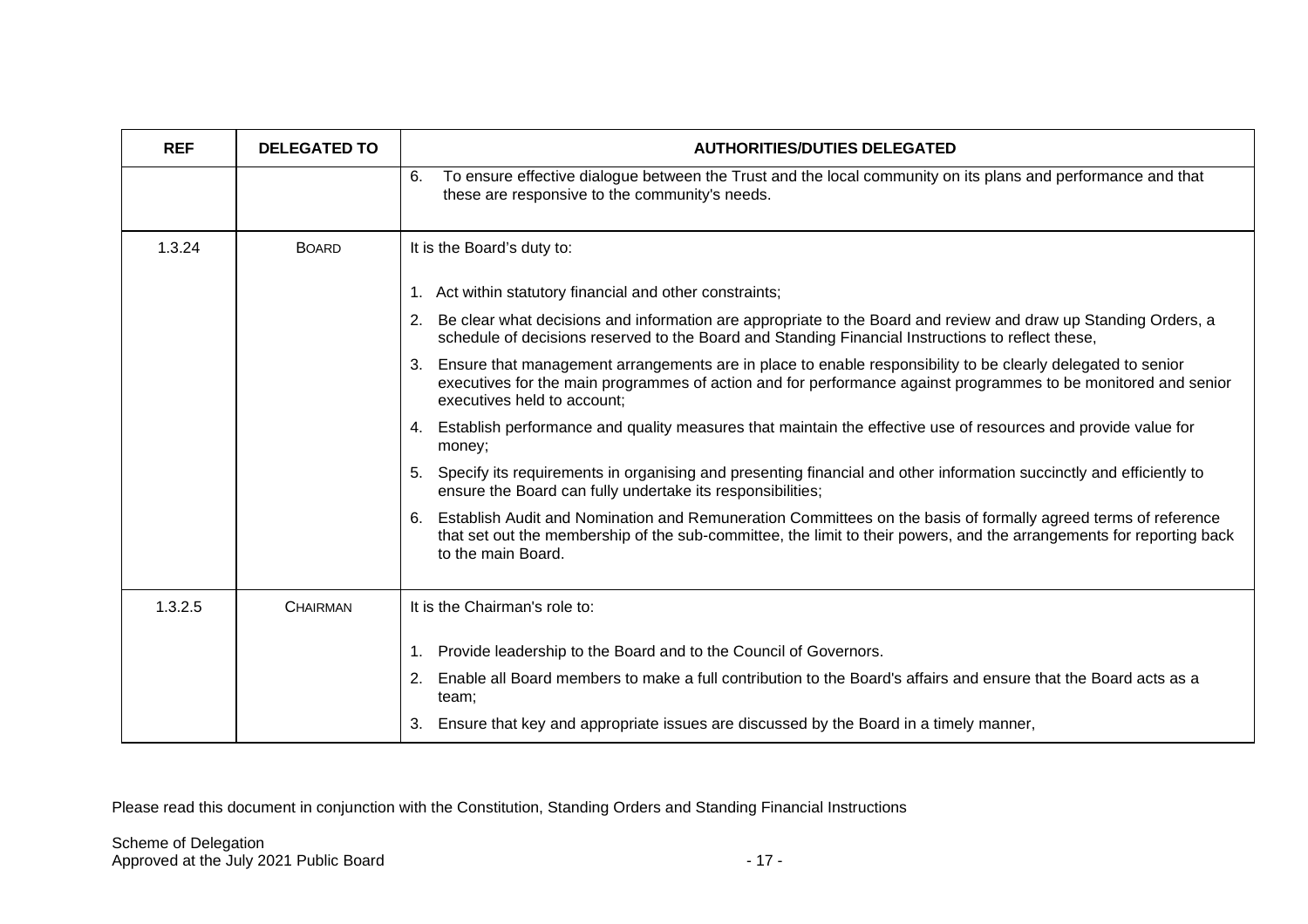| <b>REF</b> | <b>DELEGATED TO</b>                      | <b>AUTHORITIES/DUTIES DELEGATED</b>                                                                                                                                                                                                                                                                                                                           |
|------------|------------------------------------------|---------------------------------------------------------------------------------------------------------------------------------------------------------------------------------------------------------------------------------------------------------------------------------------------------------------------------------------------------------------|
|            |                                          | Ensure the Board has adequate support and is provided efficiently with all the necessary data on which to base<br>4.<br>informed decisions;                                                                                                                                                                                                                   |
|            |                                          | Lead Non-Executive Board members through a formally-appointed Nomination and Remuneration Committee of the<br>5.<br>main Board on the appointment, appraisal and remuneration of the Chief Executive and (with the latter) other<br><b>Executive Board members;</b>                                                                                           |
|            |                                          | Lead the Council of Governors through a formally-appointed Nomination and Remuneration Group of the Council of<br>6.<br>Governors on the appointment and appraisal for the Non-Executive Directors;                                                                                                                                                           |
|            |                                          | 7.<br>Appoint Non-Executive Board members to an Audit Committee of the main Board;                                                                                                                                                                                                                                                                            |
|            |                                          | Advise NHS Improvement on the performance of Non-Executive Directors when required;<br>8.                                                                                                                                                                                                                                                                     |
| 1.3.2.5    | CHIEF EXECUTIVE                          | The Chief Executive is accountable to the Chairman and Non-Executive members of the Board for ensuring that its<br>decisions are implemented, that the Trust works effectively, in accordance with Government policy, the Trust's<br>constitution and public service values and for the maintenance of proper financial stewardship                           |
|            |                                          | 2. The Chief Executive should be allowed full scope, within clearly defined delegated powers, for action in fulfilling the<br>decisions of the Board.                                                                                                                                                                                                         |
|            |                                          | The other duties of the Chief Executive as Accountable Officer are laid out in the Accountable Officer Memorandum.<br>$\mathbf{3}$ .                                                                                                                                                                                                                          |
| 1.3.2.6    | <b>NON EXECUTIVE</b><br><b>DIRECTORS</b> | Non-Executive Directors are appointed by the Council of Governors to bring independent judgement to bear on issues of<br>strategy, performance, key appointments and accountability through NHS Improvement and to the local community.                                                                                                                       |
| 1.3.2.8    | CHAIR AND<br><b>DIRECTORS</b>            | Declaration of conflict of interests.                                                                                                                                                                                                                                                                                                                         |
| 1.3.2.9    | <b>BOARD</b>                             | NHS Boards must comply with legislation and guidance issued by NHS Improvement, the Care Quality Commission, the<br>Department of Health and other regulators, respect agreements entered into by themselves or in on their behalf and<br>establish terms and conditions of service that are fair to the staff and represent good value for taxpayers' money. |
| 4.         | COUNCIL OF<br><b>GOVERNORS</b>           | The general responsibilities of the Council of Governors shall be:                                                                                                                                                                                                                                                                                            |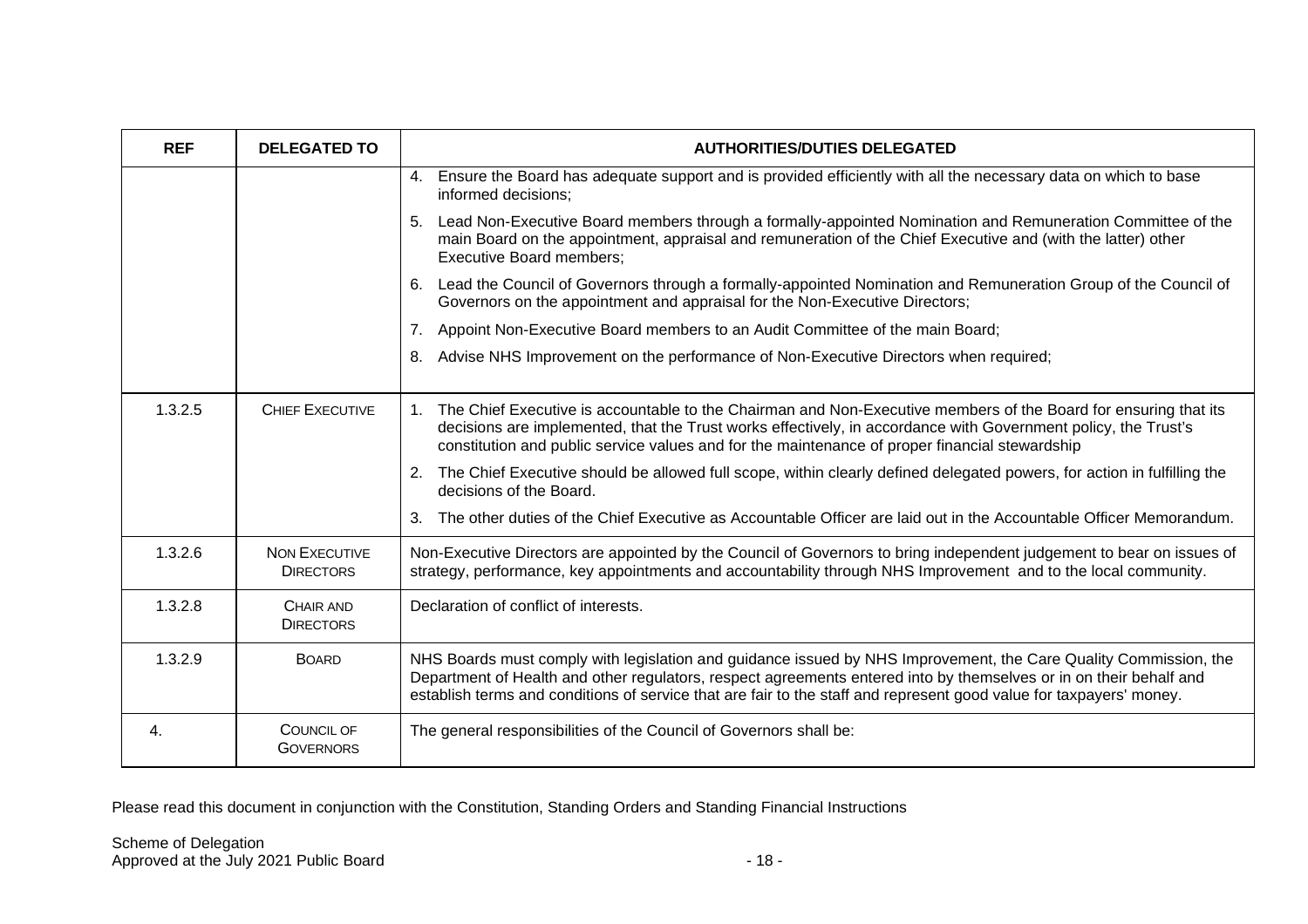| <b>REF</b> | <b>DELEGATED TO</b> | <b>AUTHORITIES/DUTIES DELEGATED</b>                                                                                                                                                                                                                                                                                                                              |
|------------|---------------------|------------------------------------------------------------------------------------------------------------------------------------------------------------------------------------------------------------------------------------------------------------------------------------------------------------------------------------------------------------------|
|            |                     | to hold the Non-Executive Directors individually and collectively to account for the performance of the Board of<br>$\bullet$<br>Directors; and                                                                                                                                                                                                                  |
|            |                     | to represent the interests of the members of the Trust as a whole and the interests of the public'                                                                                                                                                                                                                                                               |
|            |                     | to assist the Board of Directors in setting the strategic direction of the Trust and targets for the Trust's performance;<br>$\bullet$                                                                                                                                                                                                                           |
|            |                     | to monitor the Trust's performance in achieving strategic objectives and performance targets that have been set;<br>$\bullet$                                                                                                                                                                                                                                    |
|            |                     | to act as guardians to ensure that the Trust operates in a way that is consistent with NHS and Trust principles (as<br>$\bullet$<br>set out in Annex 9 of the constitution) and the NHS Provider Licence; to exercise such other powers and to<br>discharge such other duties as may be conferred on the Council of Governors under the constitution;            |
|            |                     | to approve proposals to increase by 5% or more the proportion of the Foundation Trust's total income in any<br>$\bullet$<br>Financial Year attributable to activities other than the fulfilment of the Principal Purpose                                                                                                                                         |
|            |                     | to approve amendments to the Constitution and at least one member of the Council of Governors must attend the<br>$\bullet$<br>next Annual Members' Meeting to present any amendments that relate to the powers or duties of the Council of<br>Governors (or otherwise in respect of the role that the Council of Governors has as part of the Foundation Trust). |
|            |                     | to approve the Foundation Trust's application for a merger, acquisition, separate or dissolution.<br>$\bullet$                                                                                                                                                                                                                                                   |
|            |                     | to approve the Foundation Trust's entry into a Significant Transaction.<br>$\bullet$                                                                                                                                                                                                                                                                             |
|            |                     | to approve the policy for non audit work.                                                                                                                                                                                                                                                                                                                        |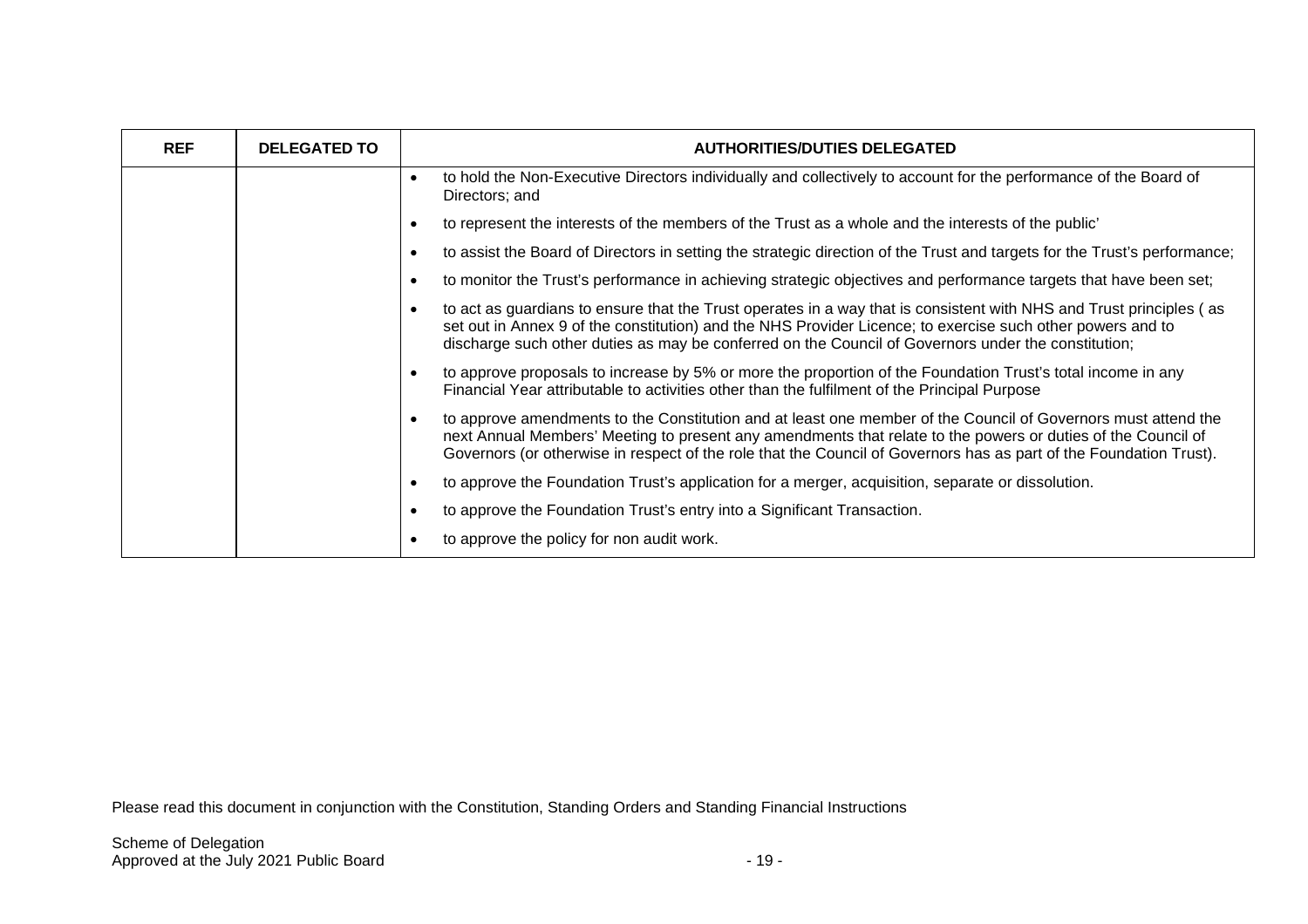#### **SCHEME OF DELEGATION FROM STANDING ORDERS**

| <b>SO REF</b> | <b>DELEGATED TO</b>            | <b>AUTHORITIES/DUTIES DELEGATED</b>                                                                                                                                                                           |
|---------------|--------------------------------|---------------------------------------------------------------------------------------------------------------------------------------------------------------------------------------------------------------|
| 2.1           | CHAIRMAN                       | Final authority in interpretation of Standing Orders (SOs).                                                                                                                                                   |
| 3.1           | <b>CHAIRMAN</b>                | Recommend the appointment of the Deputy Chairman and the Senior Independent Director to the Council of<br>Governors.                                                                                          |
| 3.11          | COUNCIL OF<br><b>GOVERNORS</b> | To appoint the Chairman and Non-Executive Directors at a general meeting of the Council of Governors.                                                                                                         |
|               |                                | To decide the period of office, remuneration and allowances, and other terms and conditions of office of the<br>Chairman and other Non-Executive Directors.                                                   |
| 4.3           | <b>CHAIRMAN</b>                | Call meetings of the Board.                                                                                                                                                                                   |
| 4.7           | <b>CHAIRMAN</b>                | Chair all Board meetings and associated responsibilities.                                                                                                                                                     |
| 4.8           | <b>CHAIRMAN</b>                | Give final ruling in questions of order, relevancy and regularity of meetings.                                                                                                                                |
| 4.13          | <b>CHAIRMAN</b>                | Having a casting vote in the event of a tie.                                                                                                                                                                  |
| 4.15          | <b>BOARD</b>                   | <b>Suspension of Standing Orders</b>                                                                                                                                                                          |
| 4.15.5        | <b>AUDIT COMMITTEE</b>         | Audit Committee to review every decision to suspend Standing Orders (power to suspend Standing Orders<br>is reserved to the Board)                                                                            |
| 4.16          | <b>BOARD</b>                   | Variation or amendment of Standing Orders                                                                                                                                                                     |
| 6.1           | <b>BOARD</b>                   | Formal delegation of powers to sub committees or joint committees and approval of their constitution and<br>terms of reference (terms of reference of sub committees may be approved by the Chief Executive.) |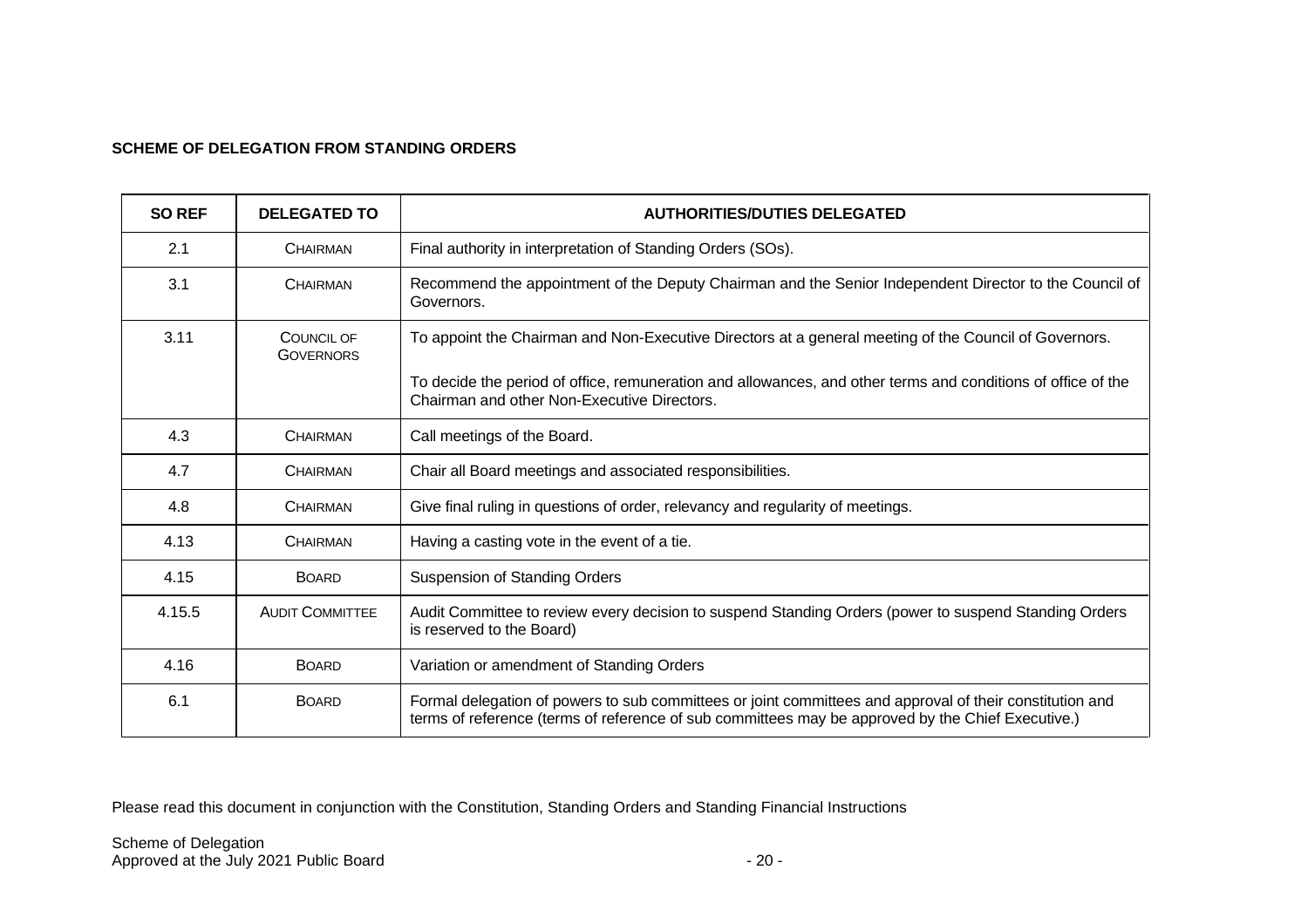| <b>SO REF</b> | <b>DELEGATED TO</b>                             | <b>AUTHORITIES/DUTIES DELEGATED</b>                                                                                                                                                                                           |
|---------------|-------------------------------------------------|-------------------------------------------------------------------------------------------------------------------------------------------------------------------------------------------------------------------------------|
| 5.2           | <b>CHAIRMAN &amp; CHIEF</b><br><b>EXECUTIVE</b> | The powers which the Board has retained to itself within these Standing Orders may in emergency be<br>exercised by the Chair and Chief Executive after having consulted at least two Non-Executive members.                   |
| 5.4           | <b>CHIEF EXECUTIVE</b>                          | The Chief Executive shall prepare a Scheme of Delegation identifying his/her proposals that shall be<br>considered and approved by the Board, subject to any amendment agreed during the discussion.                          |
| 5.5           | ALL                                             | Disclosure of non-compliance with Standing Orders to the Chief Executive as soon as possible.                                                                                                                                 |
| 8.1           | <b>BOARD</b>                                    | Declare relevant and material interests.                                                                                                                                                                                      |
| 8.1           | <b>CHIEF EXECUTIVE</b>                          | Maintain Register(s) of Interests.                                                                                                                                                                                            |
| 9.            | <b>ALL STAFF</b>                                | Comply with national guidance contained in HSG 1993/5 "Standards of Business Conduct for NHS Staff".<br>Comply with Trust's Ethical Standards Policy.<br>Comply with Nolan principles.<br>Fit and Proper Person requirements. |
| 9.            | ALL                                             | Disclose relationship between self and candidate for staff appointment. (Chief Executive to report the<br>disclosure to the Board.)                                                                                           |
| 10.           | <b>CHIEF EXECUTIVE</b>                          | Tendering and contract procedure.                                                                                                                                                                                             |
| 10.3.3        | <b>CHIEF EXECUTIVE</b>                          | Waive formal tendering procedures.                                                                                                                                                                                            |
| 10.3.3        | <b>CHIEF EXECUTIVE</b>                          | Report waivers of tendering procedures to the Board.                                                                                                                                                                          |
| 10.11         | <b>DIRECTOR OF FINANCE</b>                      | Where a supplier is chosen that is not on the approved list the reason shall be recorded in writing to the CE.                                                                                                                |
| 10.5          | <b>CHIEF EXECUTIVE</b>                          | Responsible for the receipt, endorsement and safe custody of tenders received.                                                                                                                                                |
| 10.6          | <b>CHIEF EXECUTIVE</b>                          | Shall maintain a register to show each set of competitive tender invitations dispatched.                                                                                                                                      |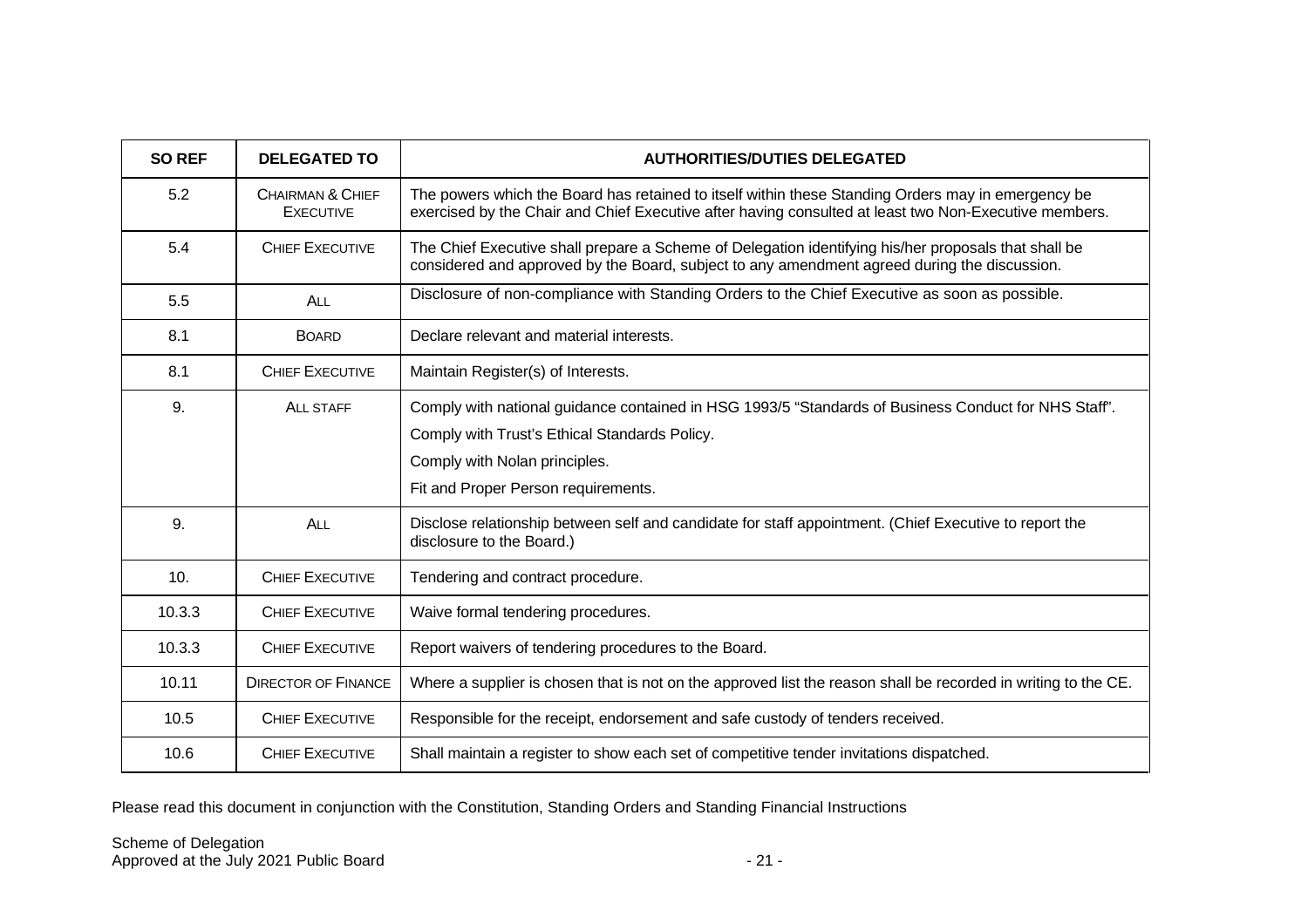| <b>SO REF</b> | <b>DELEGATED TO</b>                                      | <b>AUTHORITIES/DUTIES DELEGATED</b>                                                                                                                                                                                                     |
|---------------|----------------------------------------------------------|-----------------------------------------------------------------------------------------------------------------------------------------------------------------------------------------------------------------------------------------|
| 10.7          | <b>CHIEF EXECUTIVE AND</b><br><b>DIRECTOR OF FINANCE</b> | Where one tender is received will assess for value for money and fair price.                                                                                                                                                            |
| 10.9          | <b>CHIEF EXECUTIVE</b>                                   | No tender shall be accepted which will commit expenditure in excess of that which has been allocated by the<br>Trust and which is not in accordance with these Instructions except with the authorisation of the Chief<br>Executive.    |
| 10.15         | <b>CHIEF EXECUTIVE OR</b><br><b>DIRECTOR OF FINANCE</b>  | No quotation shall be accepted which will commit expenditure in excess of that which has been allocated by<br>the Trust and which is not in accordance with these Instructions except with the authorisation of the Chief<br>Executive. |
| 10.18         | <b>CHIEF EXECUTIVE</b>                                   | The Chief Executive shall demonstrate that the use of private finance represents value for money and<br>genuinely transfers risk to the private sector.                                                                                 |
| 10.18         | <b>BOARD</b>                                             | All PFI proposals must be agreed by the Board.                                                                                                                                                                                          |
| 10.19         | <b>CHIEF EXECUTIVE</b>                                   | The Chief Executive shall nominate an officer who shall oversee and manage each contract on behalf of the<br>Trust.                                                                                                                     |
| 10.20         | <b>CHIEF EXECUTIVE</b>                                   | The Chief Executive shall nominate officers with delegated authority to enter into contracts of employment,<br>regarding staff, agency staff or temporary staff service contracts.                                                      |
| 12.           | <b>CHIEF EXECUTIVE</b>                                   | The Chief Executive shall be responsible for ensuring that best value for money can be demonstrated for all<br>services provided on an in-house basis.                                                                                  |
| 10.21         | <b>CHIEF EXECUTIVE</b>                                   | Must ensure the Trust enters into contracts with service commissioners for the provision of NHS services.                                                                                                                               |
| <b>NA</b>     | <b>CHIEF EXECUTIVE</b>                                   | Approve the legally binding contract with the main commissioning Clinical Commissioning Group or<br>successor body.                                                                                                                     |
| 13.1 and 13.3 | <b>CHIEF EXECUTIVE</b>                                   | Keep seal in safe place and maintain a register of sealing.                                                                                                                                                                             |
| 14.           | <b>CHIEF EXECUTIVE/</b>                                  | Approve and sign all documents that will be necessary in legal proceedings.                                                                                                                                                             |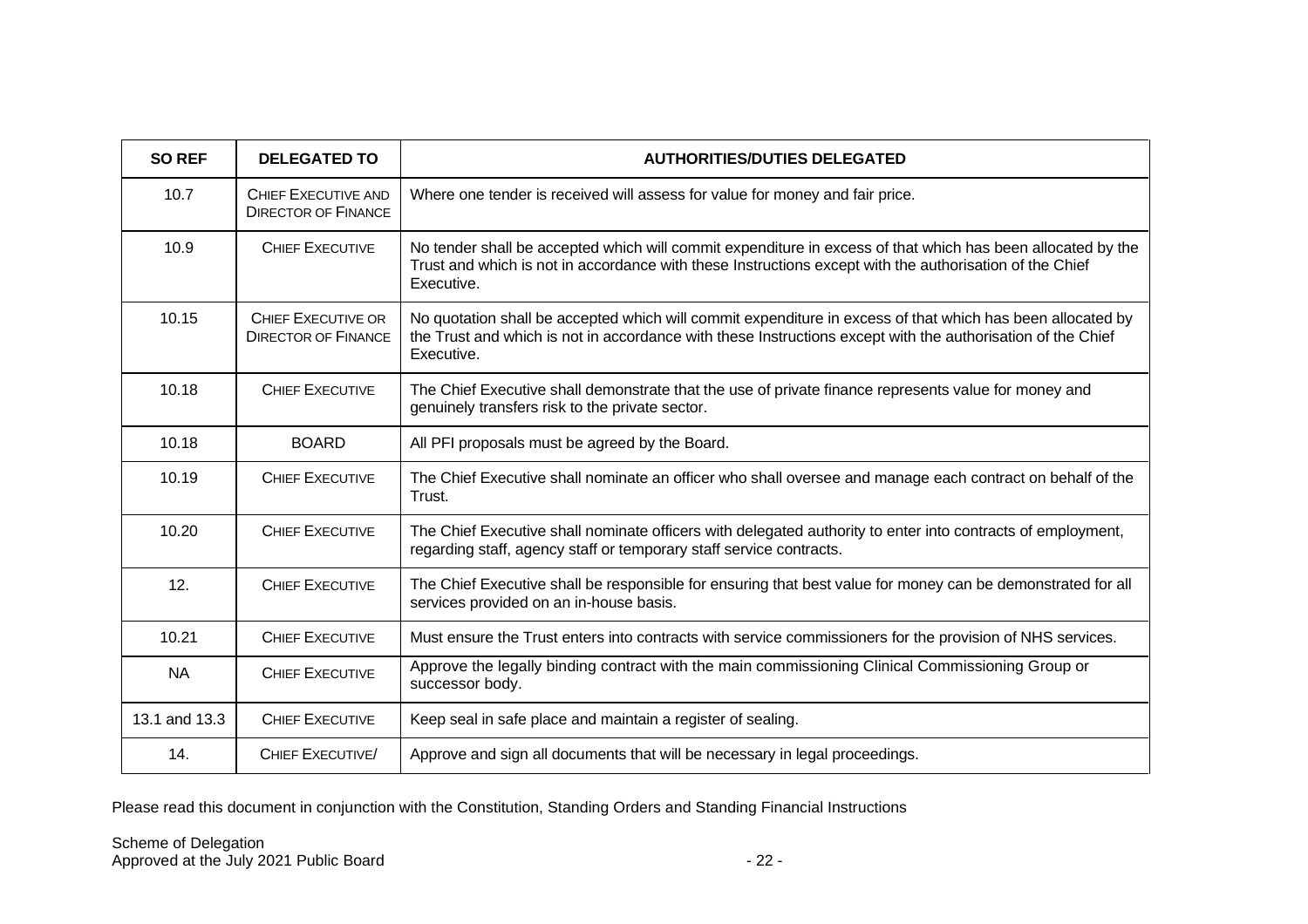| <b>SO REF</b>                                                    | <b>DELEGATED TO</b>       | <b>AUTHORITIES/DUTIES DELEGATED</b> |
|------------------------------------------------------------------|---------------------------|-------------------------------------|
|                                                                  | <b>EXECUTIVE DIRECTOR</b> |                                     |
| COUFME OF BELFOATION FROM CTANDING FINANCIAL INCTRUCTIONS (CELL) |                           |                                     |

**SCHEME OF DELEGATION FROM STANDING FINANCIAL INSTRUCTIONS (SFIs)**

| <b>SFI REF</b> | <b>DELEGATED TO</b>                             | <b>AUTHORITIES/DUTIES DELEGATED</b>                                                                                                                              |
|----------------|-------------------------------------------------|------------------------------------------------------------------------------------------------------------------------------------------------------------------|
| 1.7            | <b>DIRECTOR OF FINANCE</b>                      | Approval of all financial procedures.                                                                                                                            |
| 1.8            | <b>DIRECTOR OF FINANCE</b>                      | Advice on interpretation or application of Standing Financial Instructions.                                                                                      |
| 2.4            | ALL MEMBERS OF THE<br>BOARD AND EMPLOYEES       | Have a duty to disclose any non-compliance with these Standing Financial Instructions to the Director of<br>Finance as soon as possible.                         |
| 3.1.2          | <b>CHIEF EXECUTIVE</b>                          | Responsible as the Accounting Officer to ensure financial targets and obligations are met and have overall<br>responsibility for the System of Internal Control. |
| 3.1.2          | CHIEF EXECUTIVE &<br><b>DIRECTOR OF FINANCE</b> | Accountable for financial control but will, as far as possible, delegate their detailed responsibilities.                                                        |
| 3.1.4          | <b>CHIEF EXECUTIVE</b>                          | To ensure all Board members, officers and employees, present and future, are notified of and understand<br>Standing Financial Instructions.                      |
| 3.15           | <b>DIRECTOR OF FINANCE</b>                      | Responsible for:                                                                                                                                                 |
|                |                                                 | implementing the Trust's financial policies and coordinating corrective action;<br>a)                                                                            |
|                |                                                 | maintaining an effective system of financial control including ensuring detailed financial procedures and<br>b)<br>systems are prepared and documented;          |
|                |                                                 | ensuring that sufficient records are maintained to explain Trust's transactions and financial position;<br>C)                                                    |
|                |                                                 | providing financial advice to members of Board and staff;<br>d)                                                                                                  |
|                |                                                 | maintaining such accounts, certificates etc as are required for the Trust to carry out its statutory duties.<br>e)                                               |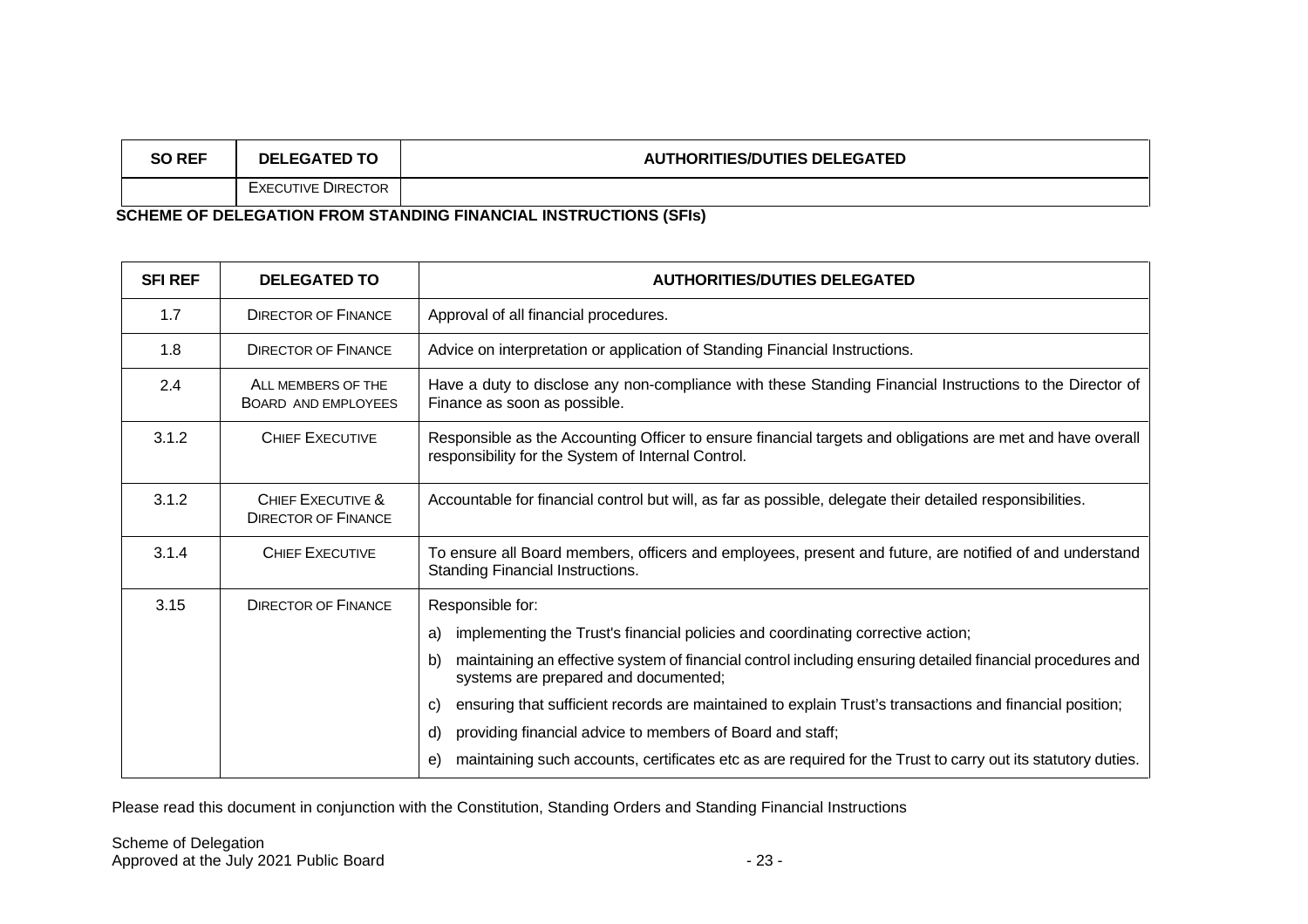| <b>SFI REF</b>     | <b>DELEGATED TO</b>                             | <b>AUTHORITIES/DUTIES DELEGATED</b>                                                                                                                                                                                                       |
|--------------------|-------------------------------------------------|-------------------------------------------------------------------------------------------------------------------------------------------------------------------------------------------------------------------------------------------|
| 3.2.5              | ALL MEMBERS OF THE<br>BOARD AND EMPLOYEES       | Responsible for security of the Trust's property, avoiding loss, exercising economy and efficiency in using<br>resources and conforming to Standing Orders, Financial Instructions and financial procedures.                              |
| 3.2.6              | <b>CHIEF EXECUTIVE</b>                          | Ensure that any contractor or employee of a contractor who is empowered by the Trust to commit the Trust<br>to expenditure or who is authorised to obtain income are made aware of these instructions and their<br>requirement to comply. |
| 4.1                | <b>AUDIT COMMITTEE</b>                          | Provide independent and objective view on internal control and probity.                                                                                                                                                                   |
| 4.1.2              | <b>CHAIR OF AUDIT</b><br><b>COMMITTEE</b>       | Raise the matter at the Board meeting where Audit Committee considers there is evidence of ultra vires<br>transactions or improper acts.                                                                                                  |
| 4.1.3 and<br>4.2.1 | <b>DIRECTOR OF FINANCE</b>                      | Ensure an adequate internal audit service, for which he/she is accountable, is provided (and involve the<br>Audit Committee in the selection process when/if an internal audit service provider is changed.)                              |
| 4.2.1              | <b>DIRECTOR OF FINANCE</b>                      | Decide at what stage to involve police in cases of misappropriation and other irregularities not involving<br>fraud or corruption.                                                                                                        |
| 4.3                | <b>HEAD OF INTERNAL AUDIT</b>                   | Review, appraise and report in accordance with NHS Internal Audit Manual and best practice.                                                                                                                                               |
| 4.6                | <b>AUDIT COMMITTEE</b>                          | Ensure cost-effective External Audit.                                                                                                                                                                                                     |
| 4.4                | CHIEF EXECUTIVE &<br><b>DIRECTOR OF FINANCE</b> | Monitor and ensure compliance with Secretary of State Directions on fraud and corruption including the<br>appointment of the Local Counter Fraud Specialist.                                                                              |
| 4.5                | <b>CHIEF EXECUTIVE</b>                          | Monitor and ensure compliance with Directions issued by the Secretary of State for Health on NHS<br>security management including appointment of the Local Security Management Specialist.                                                |
| 5.1.1              | <b>CHIEF EXECUTIVE</b>                          | Compile and submit to the Board an Annual Plan. The content of the Annual Plan to comply with the NHS<br>Improvement Planning Guidance.                                                                                                   |
| 5.1.2 and<br>5.1.3 | <b>DIRECTOR OF FINANCE</b>                      | Submit budgets to the Board for approval.<br>Monitor performance against budget; submit to the Board financial estimates and forecasts.                                                                                                   |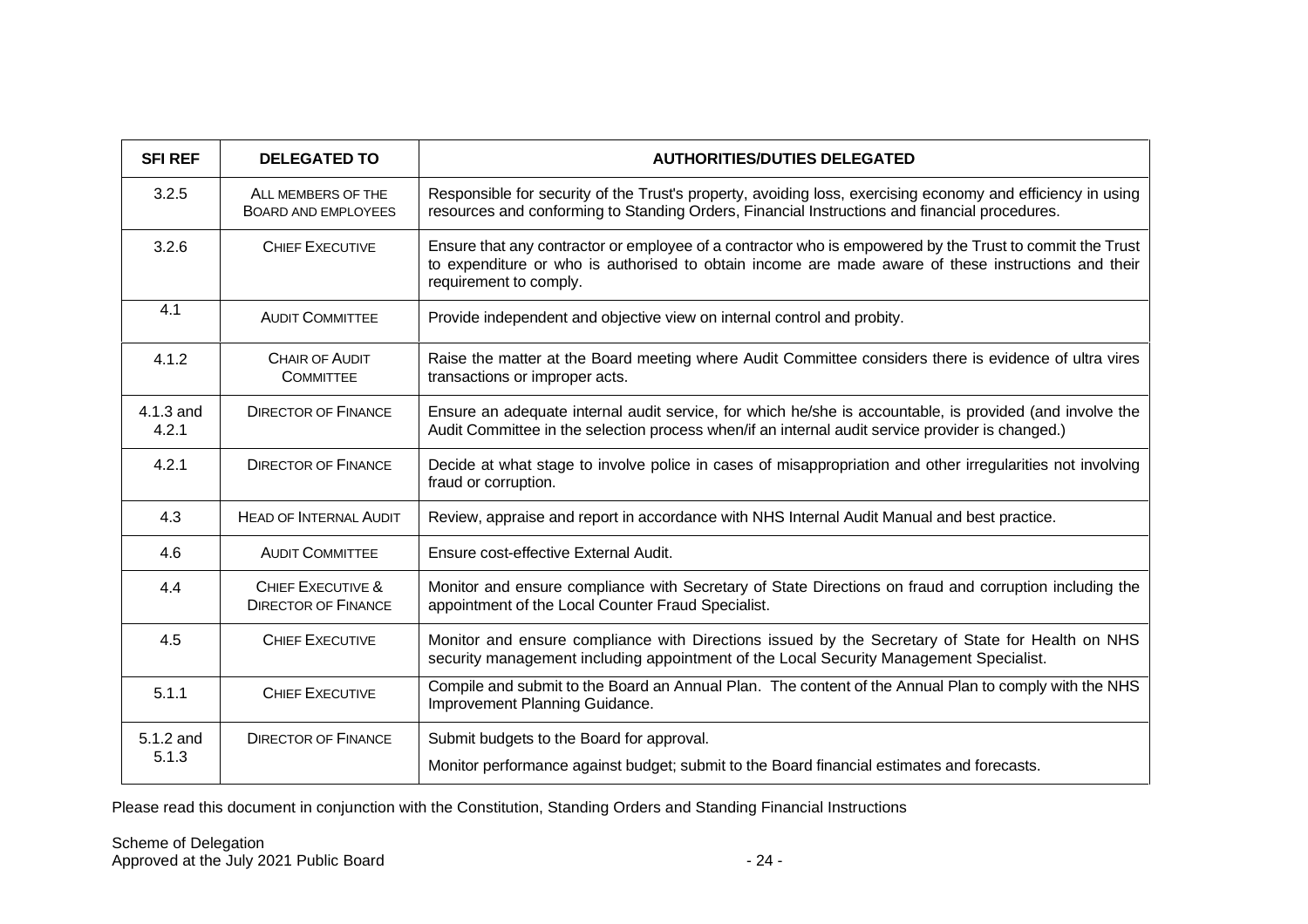| <b>SFI REF</b> | <b>DELEGATED TO</b>                        | <b>AUTHORITIES/DUTIES DELEGATED</b>                                                                                                                                                                                                                                   |
|----------------|--------------------------------------------|-----------------------------------------------------------------------------------------------------------------------------------------------------------------------------------------------------------------------------------------------------------------------|
| 5.1.5          | <b>DIRECTOR OF FINANCE</b>                 | Ensure adequate training is delivered on an on going basis to budget holders.                                                                                                                                                                                         |
| 5.2.1          | <b>CHIEF EXECUTIVE</b>                     | Delegate budgets to budget holders.                                                                                                                                                                                                                                   |
| 5.2.3          | CHIFF EXECUTIVE &<br><b>BUDGET HOLDERS</b> | Must not exceed the budgetary total or virement limits set by the Board.                                                                                                                                                                                              |
| 5.3.1          | <b>DIRECTOR OF FINANCE</b>                 | Devise and maintain systems of budgetary control.                                                                                                                                                                                                                     |
| 5.3.2          | <b>BUDGET HOLDERS</b>                      | Ensure that                                                                                                                                                                                                                                                           |
|                |                                            | a) no overspend or reduction of income that cannot be met from virement is incurred without prior<br>consent of Board;                                                                                                                                                |
|                |                                            | approved budget is not used for any other than specified purpose subject to rules of virement;<br>b)                                                                                                                                                                  |
|                |                                            | no permanent employees are appointed without the approval of the CE other than those provided<br>C)<br>for within available resources and manpower establishment                                                                                                      |
| 5.4.4          | <b>CHIEF EXECUTIVE</b>                     | Identify and implement cost improvements and income generation activities in line with the Integrated<br>Business Plan, the three year financial plan and the Annual Plan for NHS Improvement.                                                                        |
| 5.6.1          | <b>CHIEF EXECUTIVE</b>                     | Submit monitoring returns to requisite monitoring organisations.                                                                                                                                                                                                      |
| 6.1            | <b>DIRECTOR OF FINANCE</b>                 | Preparation of annual accounts and reports ensuring that a copy of the annual accounts and any reports<br>of the external auditor are laid before Parliament and then sent to NHS Improvement and that the annual<br>report is presented to the Council of Governors. |
|                |                                            | Prepare a report for approval by the Board on "Going Concern".                                                                                                                                                                                                        |
| 7.1            | <b>DIRECTOR OF FINANCE</b>                 | Managing banking arrangements, including provision of banking services, operation of accounts,<br>preparation of instructions and list of cheque signatories.                                                                                                         |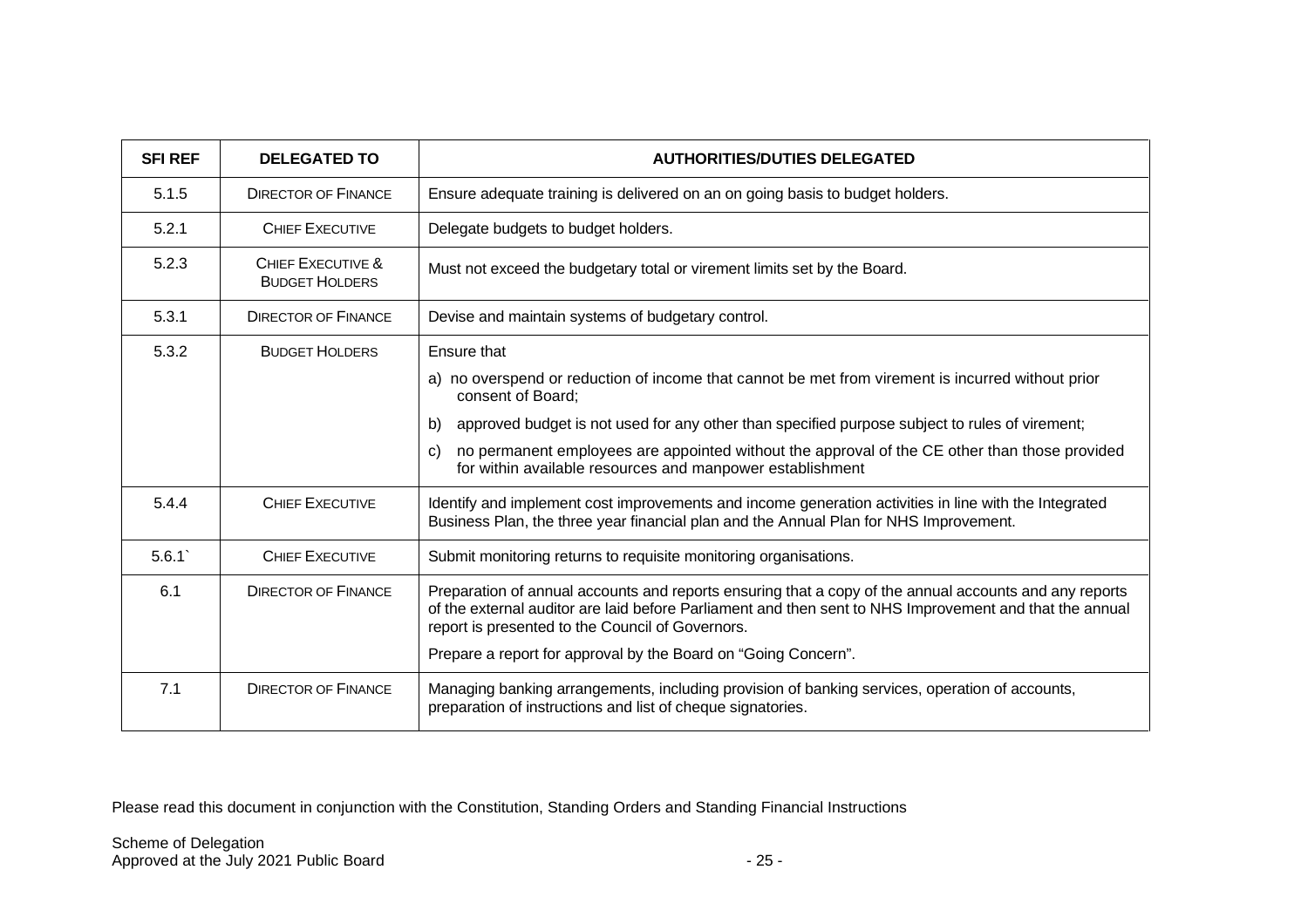| <b>SFI REF</b> | <b>DELEGATED TO</b>                                    | <b>AUTHORITIES/DUTIES DELEGATED</b>                                                                                                                                                                                                                                                                                                                                                                                                                                                                                                                                                                                                                                                                                                                                                                                                                                                                                                                                                                                                                                                                                                                                                                                         |
|----------------|--------------------------------------------------------|-----------------------------------------------------------------------------------------------------------------------------------------------------------------------------------------------------------------------------------------------------------------------------------------------------------------------------------------------------------------------------------------------------------------------------------------------------------------------------------------------------------------------------------------------------------------------------------------------------------------------------------------------------------------------------------------------------------------------------------------------------------------------------------------------------------------------------------------------------------------------------------------------------------------------------------------------------------------------------------------------------------------------------------------------------------------------------------------------------------------------------------------------------------------------------------------------------------------------------|
| 8.             | <b>DIRECTOR OF FINANCE</b>                             | Develop and maintain income systems, including system design, prompt banking, review and approval of<br>fees and charges, debt recovery arrangements, design and control of receipts, provision of adequate<br>facilities and systems for employees whose duties include collecting or holding cash.                                                                                                                                                                                                                                                                                                                                                                                                                                                                                                                                                                                                                                                                                                                                                                                                                                                                                                                        |
| 8.23           | <b>ALL EMPLOYEES</b>                                   | Duty to inform Director of Finance of money due from transactions which they initiate/deal with.                                                                                                                                                                                                                                                                                                                                                                                                                                                                                                                                                                                                                                                                                                                                                                                                                                                                                                                                                                                                                                                                                                                            |
| 10.1           | <b>BOARD</b>                                           | Establish a Nomination and Remuneration Committee, in accordance with the constitution.                                                                                                                                                                                                                                                                                                                                                                                                                                                                                                                                                                                                                                                                                                                                                                                                                                                                                                                                                                                                                                                                                                                                     |
| 10.1           | <b>NOMINATION AND</b><br><b>REMUNERATION COMMITTEE</b> | The Committee will:<br>decide the appropriate remuneration and terms of office for the Chief Executive and other<br>$\bullet$<br>Executive Directors (and Very Senior Officers) including all aspects of salary; provision for other<br>benefits including pensions and cars and arrangements for termination of employment and other<br>contractual terms and to advise the Board of Directors of any decisions made.<br>regularly review, discuss and if necessary approve changes to the remuneration and terms of<br>$\bullet$<br>service of the Chief Executive and other Executive Directors (and other Very Senior Officers) to<br>ensure they are fairly rewarded for their individual contribution to the Trust - having proper regard<br>to the Trust's circumstances and performance and to the provisions of any national arrangements<br>where appropriate and to advise the Board of Directors of any decisions made.<br>monitor and evaluate the performance of individual senior employees, including Executive<br>$\bullet$<br>Directors.<br>advise on and oversee appropriate contractual arrangements for such staff, including proper<br>$\bullet$<br>calculation and scrutiny of termination payments. |
| 10.2.2         | CHIEF EXECUTIVE                                        | Approval of variation to funded establishment of any directorate.                                                                                                                                                                                                                                                                                                                                                                                                                                                                                                                                                                                                                                                                                                                                                                                                                                                                                                                                                                                                                                                                                                                                                           |
| 10.3.1         | <b>CHIEF EXECUTIVE</b>                                 | Staff, including agency staff, appointments and re-grading.                                                                                                                                                                                                                                                                                                                                                                                                                                                                                                                                                                                                                                                                                                                                                                                                                                                                                                                                                                                                                                                                                                                                                                 |
| 10.4           | <b>DIRECTOR OF FINANCE</b>                             | Payroll:<br>a) specifying timetables for submission of properly authorised time records and other notifications;                                                                                                                                                                                                                                                                                                                                                                                                                                                                                                                                                                                                                                                                                                                                                                                                                                                                                                                                                                                                                                                                                                            |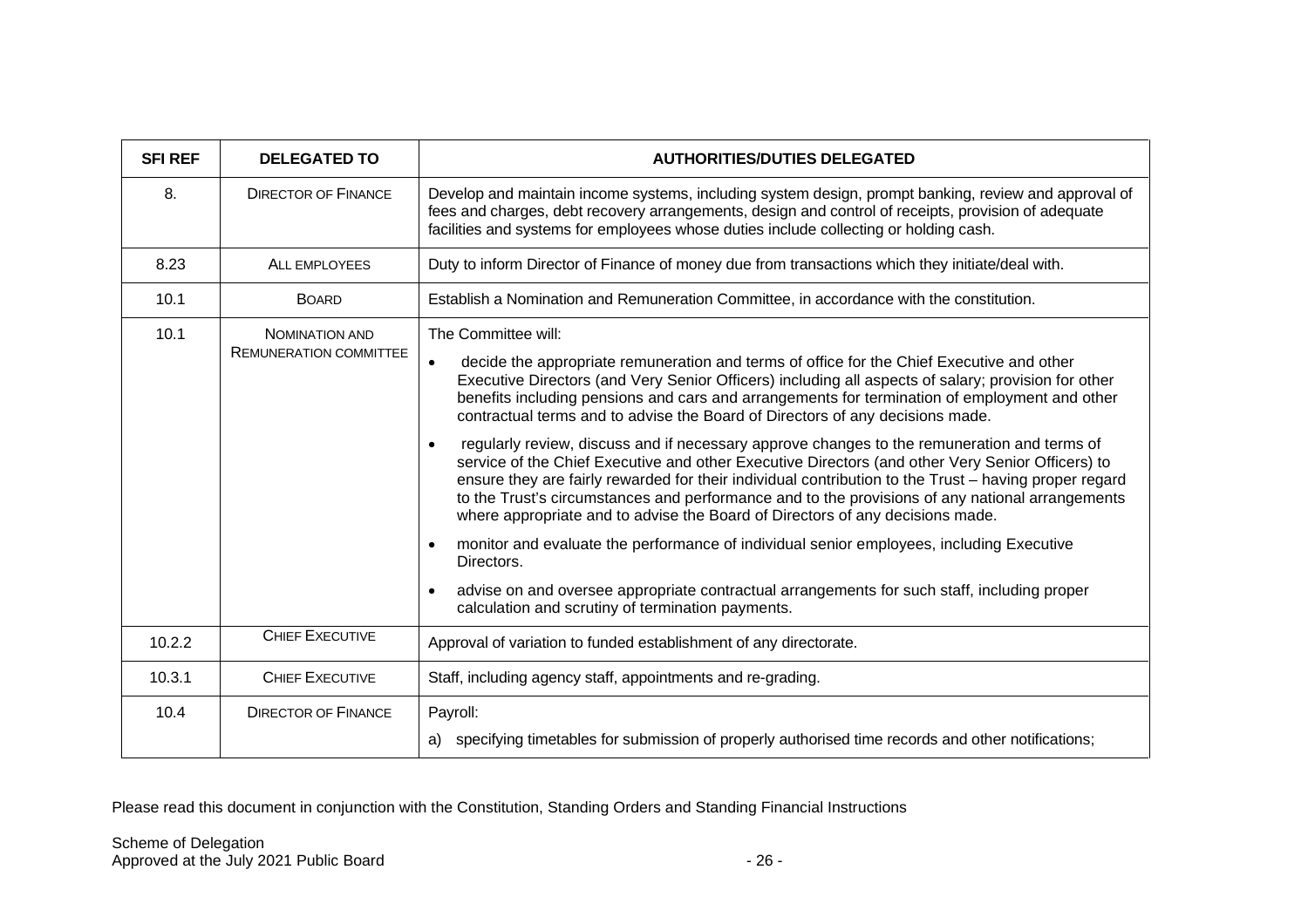| <b>SFI REF</b> | <b>DELEGATED TO</b>        | <b>AUTHORITIES/DUTIES DELEGATED</b>                                                                                                                                                                                                                                                                           |
|----------------|----------------------------|---------------------------------------------------------------------------------------------------------------------------------------------------------------------------------------------------------------------------------------------------------------------------------------------------------------|
|                |                            | final determination of pay and allowances;<br>b)                                                                                                                                                                                                                                                              |
|                |                            | making payments on agreed dates;<br>C)                                                                                                                                                                                                                                                                        |
|                |                            | agreeing method of payment;<br>d)                                                                                                                                                                                                                                                                             |
|                |                            | issuing instructions (as listed in SFI 11.4.2).<br>e)                                                                                                                                                                                                                                                         |
| 10.4.3         | NOMINATED MANAGERS*        | Submit time records in line with timetable.                                                                                                                                                                                                                                                                   |
|                |                            | Complete time records and other notifications in required form.                                                                                                                                                                                                                                               |
|                |                            | Submit termination forms in prescribed form and on time.                                                                                                                                                                                                                                                      |
|                |                            |                                                                                                                                                                                                                                                                                                               |
| 10.4.4         | <b>DIRECTOR OF FINANCE</b> | Ensure that the chosen method for payroll processing is supported by appropriate (contracted) terms and<br>conditions, adequate internal controls and audit review procedures and that suitable arrangements are<br>made for the collection of payroll deductions and payment of these to appropriate bodies. |
| 10.5           | NOMINATED MANAGER*         | Ensure that all employees are issued with a Contract of Employment in a form approved by the Board and<br>which complies with employment legislation; and                                                                                                                                                     |
|                |                            | Deal with variations to, or termination of, contracts of employment.                                                                                                                                                                                                                                          |
| 11.1           | CHIFF EXECUTIVE            | Determine, and set out, level of delegation of non-pay expenditure to budget managers, including a list of<br>managers authorised to place requisitions, the maximum level of each requisition and the system for<br>authorisation above that level.                                                          |
| 11.1.3         | <b>CHIEF EXECUTIVE</b>     | Set out procedures on the seeking of professional advice regarding the supply of goods and services.                                                                                                                                                                                                          |
| 11.2.1         | REQUISITIONER*             | In choosing the item to be supplied (or the service to be performed) shall always obtain the best value for<br>money for the Trust. In so doing, the advice of the Trust's adviser on supply shall be sought.                                                                                                 |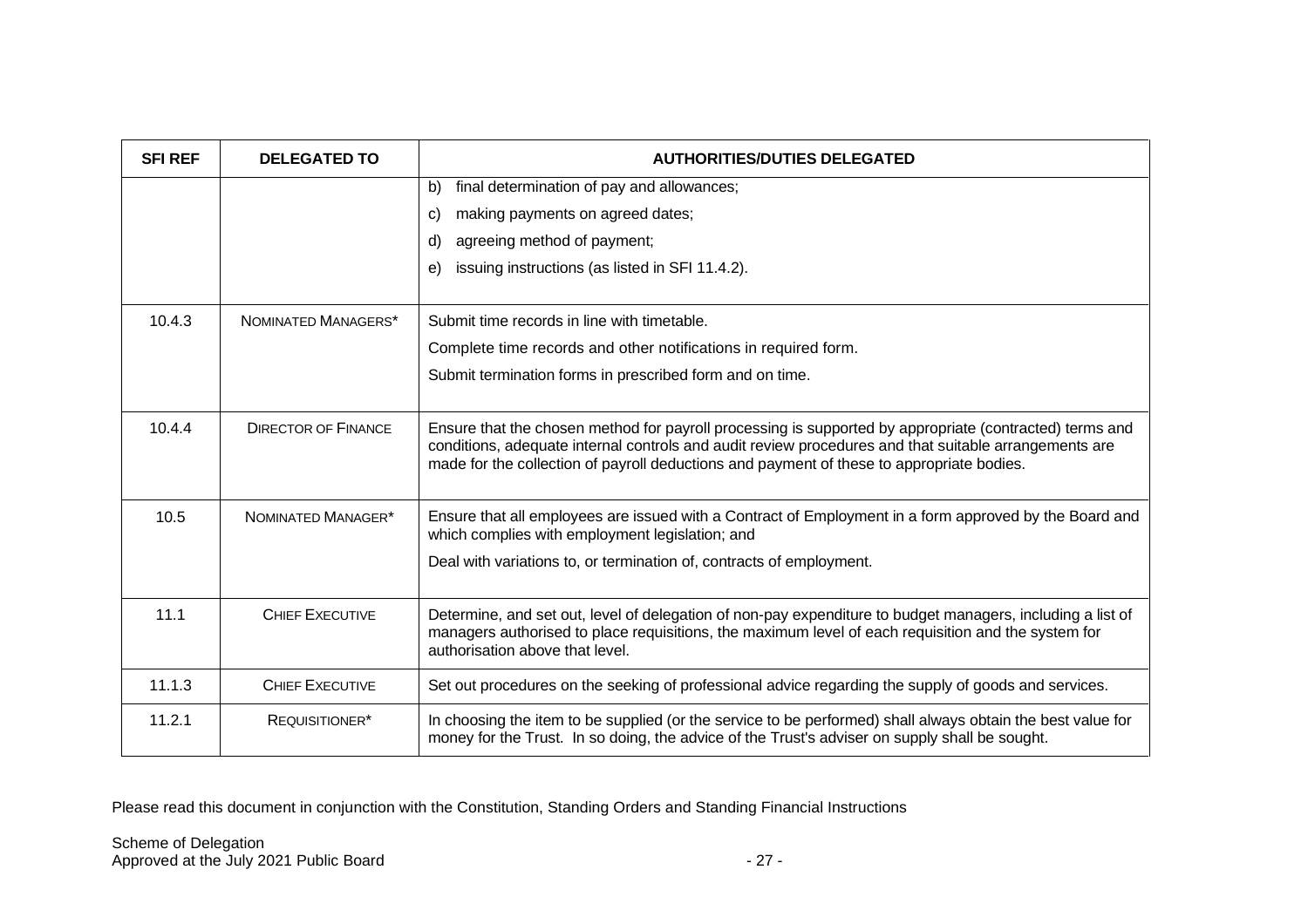| <b>SFI REF</b> | <b>DELEGATED TO</b>                             | <b>AUTHORITIES/DUTIES DELEGATED</b>                                                                                                                                                                                                                                |
|----------------|-------------------------------------------------|--------------------------------------------------------------------------------------------------------------------------------------------------------------------------------------------------------------------------------------------------------------------|
| 11.3           | <b>DIRECTOR OF FINANCE</b>                      | Shall be responsible for the prompt payment of accounts and claims.                                                                                                                                                                                                |
| 11.3.1         | <b>DIRECTOR OF FINANCE</b>                      | advise the Board regarding the setting of thresholds above which quotations (competitive or<br>$\bullet$<br>otherwise) or formal tenders must be obtained; and, once approved, the thresholds should be<br>incorporated in standing orders and regularly reviewed; |
|                |                                                 | prepare procedural instructions [where not already provided in the Scheme of Delegation or<br>$\bullet$<br>procedure notes for budget holders] on the obtaining of goods, works and services incorporating<br>the thresholds;                                      |
|                |                                                 | be responsible for the prompt payment of all properly authorised accounts and claims;<br>$\bullet$                                                                                                                                                                 |
|                |                                                 | be responsible for designing and maintaining a system of verification, recording and payment of all<br>$\bullet$<br>amounts payable;                                                                                                                               |
|                |                                                 | a timetable and system for submission to the Director of Finance of accounts for payment; provision<br>$\bullet$<br>shall be made for the early submission of accounts subject to cash discounts or otherwise requiring<br>early payment;                          |
|                |                                                 | instructions to employees regarding the handling and payment of accounts within the Finance<br>$\bullet$<br>Department;                                                                                                                                            |
|                |                                                 | be responsible for ensuring that payment for goods and services is only made once the goods and<br>$\bullet$<br>services are received                                                                                                                              |
| 12.4           | <b>APPROPRIATE EXECUTIVE</b><br><b>DIRECTOR</b> | Make a written case to support the need for a prepayment.                                                                                                                                                                                                          |
| 12.4           | <b>DIRECTOR OF FINANCE</b>                      | Approve proposed prepayment arrangements.                                                                                                                                                                                                                          |
| 12.4           | <b>BUDGET HOLDER</b>                            | Ensure that all items due under a prepayment contract are received (and immediately inform DoF if<br>problems are encountered).                                                                                                                                    |
| 12.5           | <b>CHIEF EXECUTIVE</b>                          | Authorise who may use and be issued with official orders.                                                                                                                                                                                                          |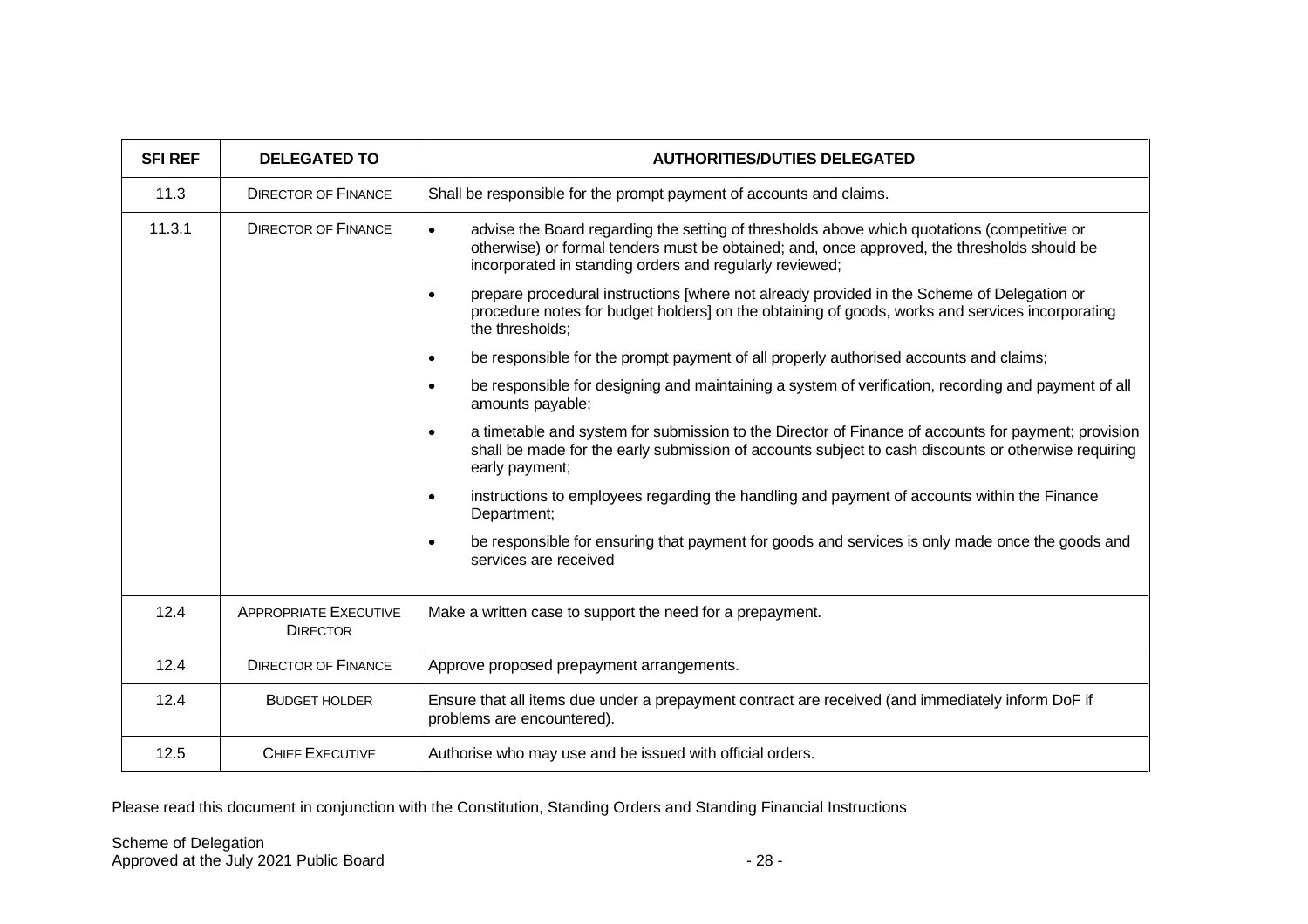| <b>SFI REF</b> | <b>DELEGATED TO</b>                                     | <b>AUTHORITIES/DUTIES DELEGATED</b>                                                                                                                                                                                                                                                                                                       |
|----------------|---------------------------------------------------------|-------------------------------------------------------------------------------------------------------------------------------------------------------------------------------------------------------------------------------------------------------------------------------------------------------------------------------------------|
| 12.6           | <b>MANAGERS AND OFFICERS</b>                            | Ensure that they comply fully with the guidance and limits specified by the Director of Finance.                                                                                                                                                                                                                                          |
| 15.1           | <b>CHIEF EXECUTIVE</b><br><b>DIRECTOR OF FINANCE</b>    | Ensure that the arrangements for financial control and financial audit of building and engineering contracts<br>and property transactions comply with the guidance contained within CONCODE and ESTATECODE or<br>other relevant guidance. The technical audit of these contracts shall be the responsibility of the relevant<br>Director. |
| 13.1           | <b>DIRECTOR OF FINANCE</b>                              | Lay down procedures for payments to local authorities and voluntary organisations made under the<br>powers of section 28A of the NHS Act.                                                                                                                                                                                                 |
| 14.2           | <b>DIRECTOR OF FINANCE</b>                              | The DoF will advise the Board on the Trust's ability to pay dividend on Public Dividend Capital (PDC) and<br>report, periodically, concerning the PDC debt and all loans and overdrafts.                                                                                                                                                  |
| 14.2           | <b>BOARD</b>                                            | Approve a list of employees authorised to make short-term borrowings on behalf of the Trust. (This must<br>include the Chief Executive and Director of Finance.)                                                                                                                                                                          |
| 14.2           | <b>DIRECTOR OF FINANCE</b>                              | Prepare detailed procedural instructions concerning applications for loans and overdrafts.                                                                                                                                                                                                                                                |
| 14.2           | <b>CHIEF EXECUTIVE OR</b><br><b>DIRECTOR OF FINANCE</b> | Be on an authorising panel comprising one other member for short term borrowing approval.                                                                                                                                                                                                                                                 |
| 14.2           | <b>DIRECTOR OF FINANCE</b>                              | Will advise the Board on investments and report, periodically, on performance of same.                                                                                                                                                                                                                                                    |
| 15.1           | <b>CHIEF EXECUTIVE</b>                                  | Capital investment programme:                                                                                                                                                                                                                                                                                                             |
|                |                                                         | ensure that there is adequate appraisal and approval process for determining capital expenditure<br>$\bullet$<br>priorities and the effect that each has on plans                                                                                                                                                                         |
|                |                                                         | responsible for the management of capital schemes and for ensuring that they are delivered on<br>$\bullet$<br>time and within cost;                                                                                                                                                                                                       |
|                |                                                         | ensure that capital investment is not undertaken without availability of resources to finance all<br>$\bullet$<br>revenue consequences;                                                                                                                                                                                                   |
|                |                                                         | ensure that a business case is produced in line with the Capital Policy.<br>$\bullet$                                                                                                                                                                                                                                                     |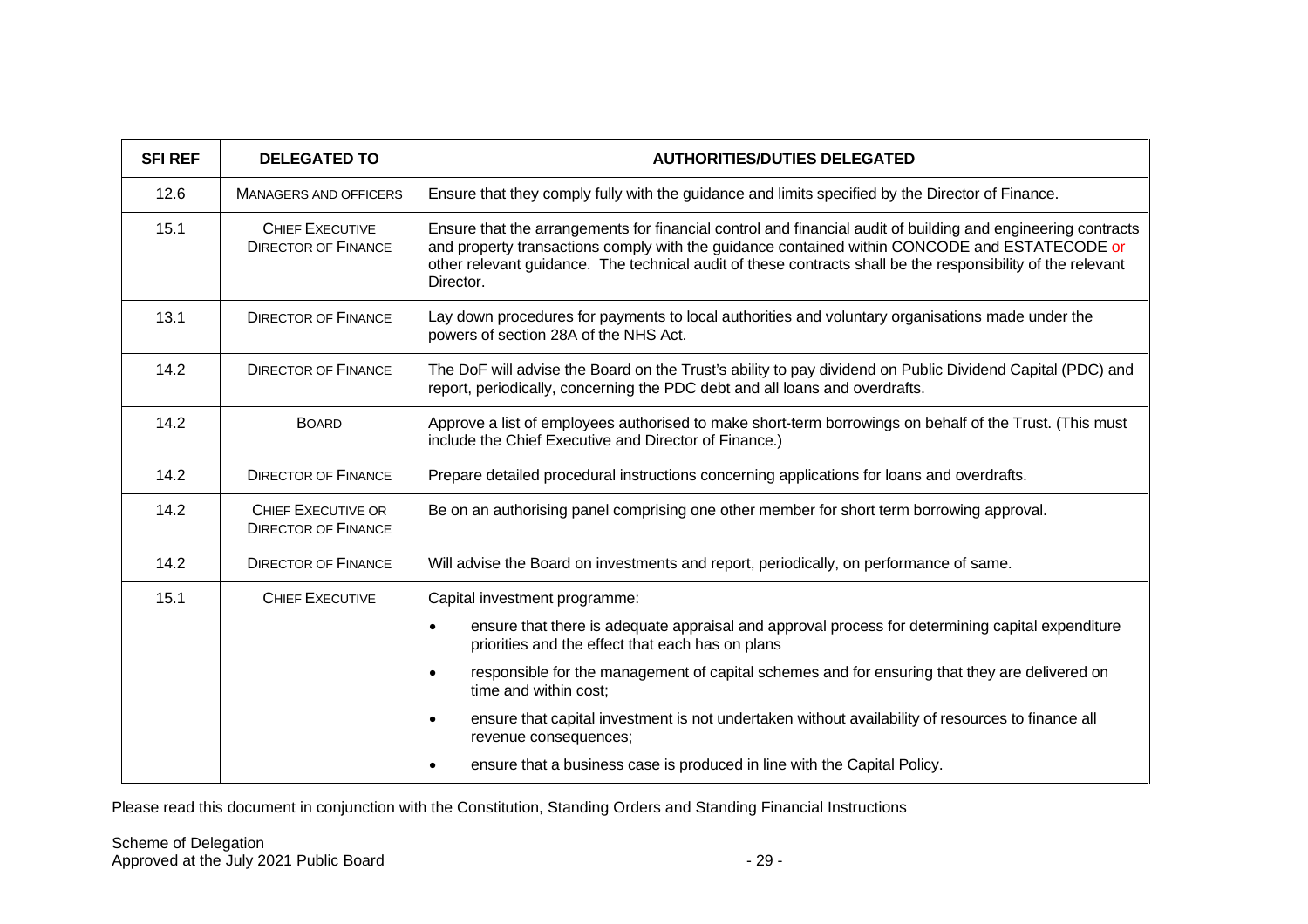| <b>SFI REF</b> | <b>DELEGATED TO</b>        | <b>AUTHORITIES/DUTIES DELEGATED</b>                                                                                                                                  |
|----------------|----------------------------|----------------------------------------------------------------------------------------------------------------------------------------------------------------------|
| 15.1           | <b>DIRECTOR OF FINANCE</b> | Certify professionally the costs and revenue consequences detailed in the business case for capital<br>investment.                                                   |
| 15.1           | <b>CHIEF EXECUTIVE</b>     | Issue procedures for management of contracts involving stage payments.                                                                                               |
| 15.1           | <b>DIRECTOR OF FINANCE</b> | Assess the requirement for the operation of the construction industry taxation deduction scheme.                                                                     |
| 15.1           | <b>DIRECTOR OF FINANCE</b> | Issue procedures for the regular reporting of expenditure and commitment against authorised capital<br>expenditure.                                                  |
| 15.1           | <b>CHIEF EXECUTIVE</b>     | Issue manager responsible for any capital scheme with authority to commit expenditure, authority to<br>proceed to tender and approval to accept a successful tender. |
|                |                            | Issue a scheme of delegation for capital investment management.                                                                                                      |
| 15.1           | <b>DIRECTOR OF FINANCE</b> | Issue procedures governing financial management, including variation to contract, of capital investment<br>projects and valuation for accounting purposes.           |
| 15.2           | <b>DIRECTOR OF FINANCE</b> | Demonstrate that the use of private finance represents value for money and genuinely transfers<br>significant risk to the private sector.                            |
| 15.2           | <b>Board</b>               | Proposal to use PFI must be specifically agreed by the Board.                                                                                                        |
| 15.3           | <b>DIRECTOR OF FINANCE</b> | Maintenance of asset registers.                                                                                                                                      |
| 15.3           | <b>DIRECTOR OF FINANCE</b> | Approve procedures for reconciling balances on fixed assets accounts in ledgers against balances on<br>fixed asset registers.                                        |
| 15.3           | <b>DIRECTOR OF FINANCE</b> | Calculate capital charges in accordance with International Financial Reporting Standards and accepted<br>accounting policies.                                        |
| 15.5           | <b>CHIEF EXECUTIVE</b>     | Overall responsibility for fixed assets.                                                                                                                             |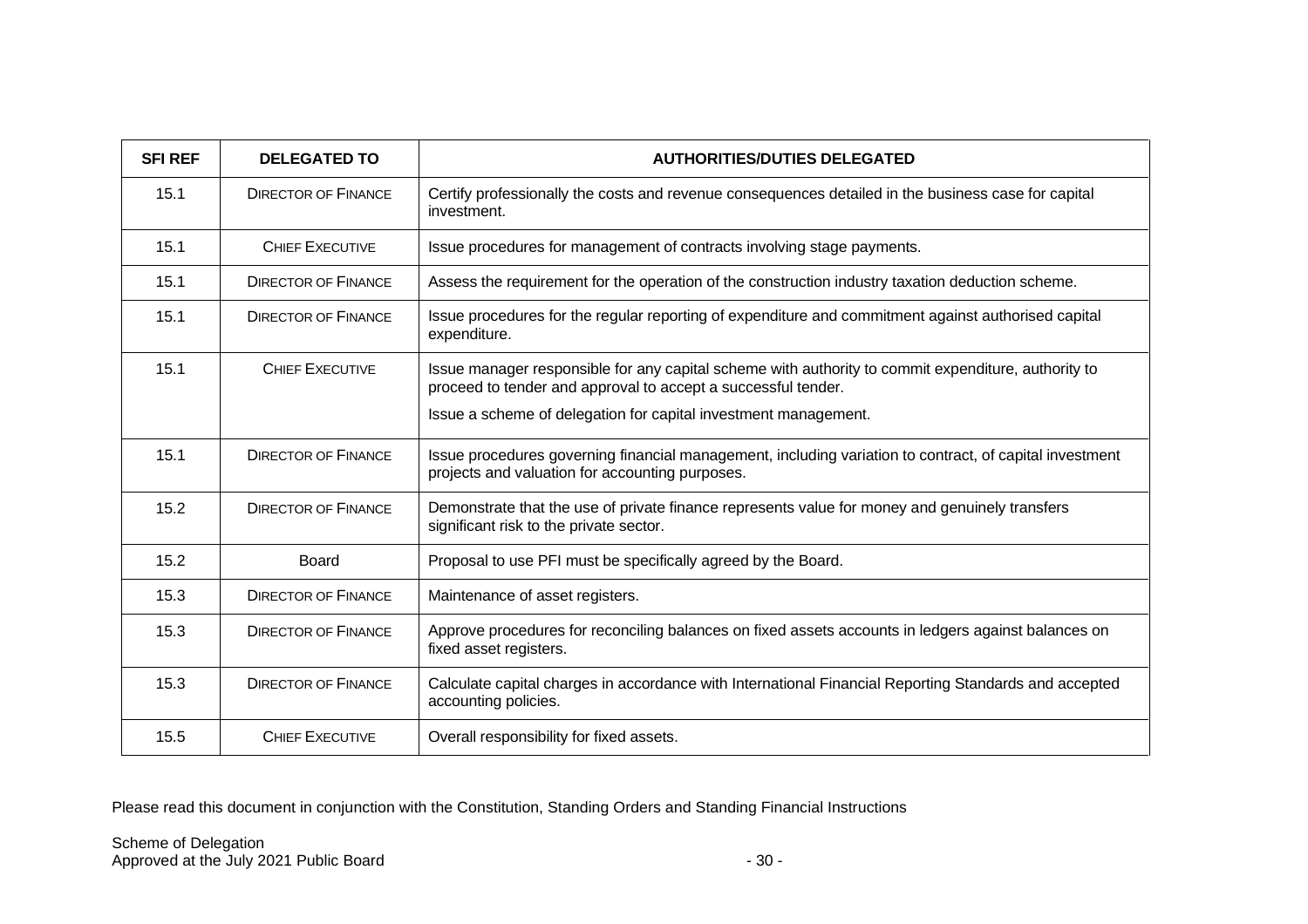| <b>SFI REF</b> | <b>DELEGATED TO</b>                                                      | <b>AUTHORITIES/DUTIES DELEGATED</b>                                                                                                                                                                                                                                             |
|----------------|--------------------------------------------------------------------------|---------------------------------------------------------------------------------------------------------------------------------------------------------------------------------------------------------------------------------------------------------------------------------|
| 15.5           | <b>DIRECTOR OF FINANCE</b>                                               | Approval of fixed asset control procedures.                                                                                                                                                                                                                                     |
| 15.5           | <b>BOARD, EXECUTIVE</b><br><b>MEMBERS AND ALL SENIOR</b><br><b>STAFF</b> | Responsibility for security of Trust assets including notifying discrepancies to DoF, and reporting losses in<br>accordance with Trust procedure.                                                                                                                               |
| 16.            | CHIFF EXECUTIVE                                                          | Delegate overall responsibility for control of stores (subject to DoF responsibility for systems of control).<br>Further delegation for day-to-day responsibility subject to such delegation being recorded. (Good practice<br>to append to the scheme of delegation document.) |
| 16.1           | <b>DIRECTOR OF FINANCE</b>                                               | Responsibility for systems of control over stores and receipt of goods.                                                                                                                                                                                                         |
| 16.1           | <b>DESIGNATED</b><br>PHARMACEUTICAL OFFICER                              | Responsibility for controls of pharmaceutical stocks                                                                                                                                                                                                                            |
| 16.1           | <b>DESIGNATED ESTATES</b><br><b>OFFICER</b>                              | Responsibility for control of stocks of fuel oil and coal.                                                                                                                                                                                                                      |
| 16.1           | NOMINATED OFFICERS*                                                      | Security arrangements and custody of keys                                                                                                                                                                                                                                       |
| 16.1           | <b>DIRECTOR OF FINANCE</b>                                               | Set out procedures and systems to regulate the stores.                                                                                                                                                                                                                          |
| 16.1           | <b>DIRECTOR OF FINANCE</b>                                               | Agree stocktaking arrangements.                                                                                                                                                                                                                                                 |
| 16.1           | <b>DIRECTOR OF FINANCE</b>                                               | Approve alternative arrangements where a complete system of stores control is not justified.                                                                                                                                                                                    |
| 17.1           | <b>DIRECTOR OF FINANCE</b>                                               | Approve system for review of slow moving and obsolete items and for condemnation, disposal and<br>replacement of all unserviceable items.                                                                                                                                       |
| 17.1           | NOMINATED OFFICERS*                                                      | Operate system for slow moving and obsolete stock, and report to DoF evidence of significant<br>overstocking.                                                                                                                                                                   |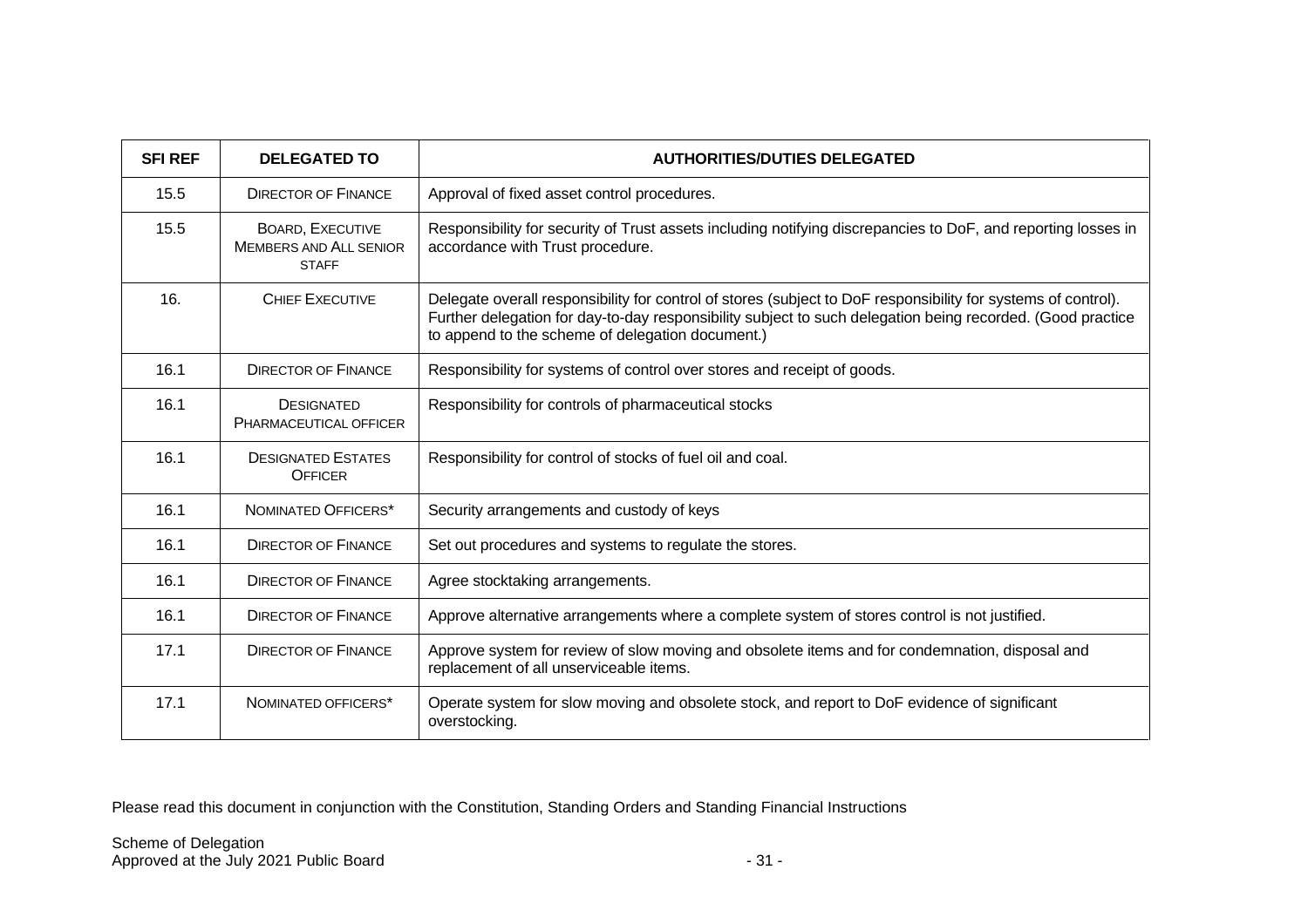| <b>SFI REF</b> | <b>DELEGATED TO</b>                                       | <b>AUTHORITIES/DUTIES DELEGATED</b>                                                                                                                                                                                                                                                                                   |
|----------------|-----------------------------------------------------------|-----------------------------------------------------------------------------------------------------------------------------------------------------------------------------------------------------------------------------------------------------------------------------------------------------------------------|
| 16.1           | <b>CHIEF EXECUTIVE</b>                                    | Identify persons authorised to requisition and accept goods from NHS Supply Chain (NHS Shared<br>Business Agency) stores.                                                                                                                                                                                             |
| 17.1           | <b>DIRECTOR OF FINANCE</b>                                | Prepare detailed procedures for disposal of assets including condemnations and ensure that these are<br>notified to managers.                                                                                                                                                                                         |
| 17.2           | <b>DIRECTOR OF FINANCE</b>                                | Prepare procedures for recording and accounting for losses, special payments and informing police in<br>cases of suspected arson or theft.                                                                                                                                                                            |
| 15.5           | ALL STAFF                                                 | Discovery or suspicion of loss of any kind must be reported immediately to either head of department or<br>nominated officer. The head of department / nominated officer should then inform the CE and DoF.                                                                                                           |
| 17.2.2         | <b>BOARD</b>                                              | Approve write off of losses of £10,000 or more.                                                                                                                                                                                                                                                                       |
| 17.2.4         | <b>DIRECTOR OF FINANCE</b>                                | Consider whether any insurance claim can be made.                                                                                                                                                                                                                                                                     |
| 17.2.5         | <b>DIRECTOR OF FINANCE</b>                                | Maintain losses and special payments register.                                                                                                                                                                                                                                                                        |
| 18.1           | <b>DIRECTOR OF FINANCE</b>                                | Responsibility for accuracy and security of computerised financial data.                                                                                                                                                                                                                                              |
| 18.1           | <b>DIRECTOR OF FINANCE</b>                                | Satisfy himself/herself that new financial systems and amendments to current financial systems are<br>developed in a controlled manner and thoroughly tested prior to implementation. Where this is undertaken<br>by another organisation, assurances of adequacy must be obtained from them prior to implementation. |
| 23.1.1         | <b>DIRECTOR OF G5 AND</b><br><b>CORPORATE DEVELOPMENT</b> | Shall publish and maintain a Freedom of Information Scheme.                                                                                                                                                                                                                                                           |
| 18.2.1         | <b>RELEVANT OFFICERS</b>                                  | Send proposals for general computer systems to DoF.                                                                                                                                                                                                                                                                   |
| 18.3           | <b>DIRECTOR OF FINANCE</b>                                | Ensure that contracts with other bodies for the provision of computer services for financial applications<br>clearly define responsibility of all parties for security, privacy, accuracy, completeness and timeliness of<br>data during processing, transmission and storage, and allow for audit review.            |
|                |                                                           | Seek periodic assurances from the provider that adequate controls are in operation.                                                                                                                                                                                                                                   |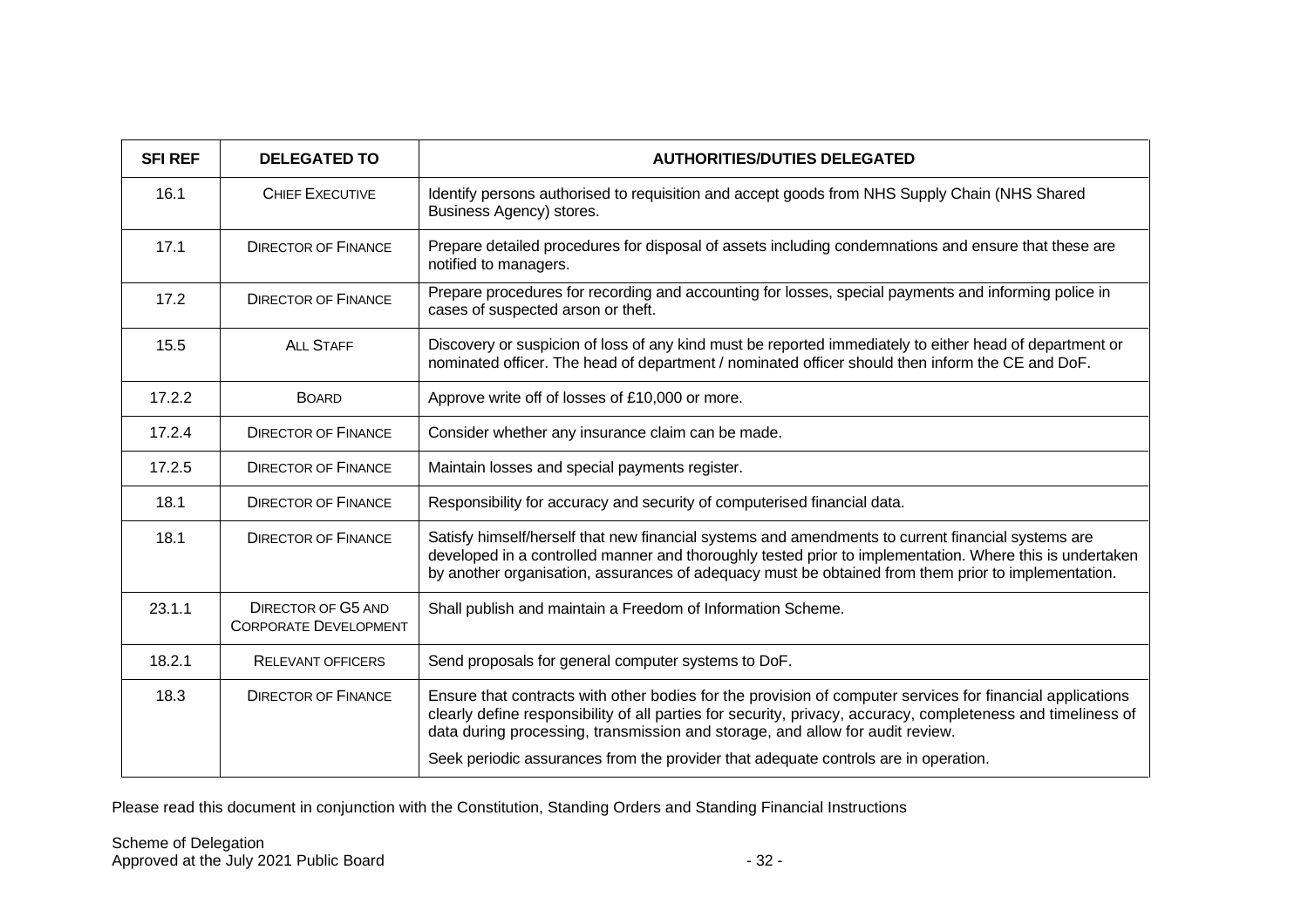| <b>SFI REF</b> | <b>DELEGATED TO</b>        | <b>AUTHORITIES/DUTIES DELEGATED</b>                                                                                                                                                                                                                                                                                                                   |
|----------------|----------------------------|-------------------------------------------------------------------------------------------------------------------------------------------------------------------------------------------------------------------------------------------------------------------------------------------------------------------------------------------------------|
| 18.4           | <b>DIRECTOR OF FINANCE</b> | Ensure that risks to the Trust from use of IT are identified and considered and that disaster recovery<br>plans are in place.                                                                                                                                                                                                                         |
| 18.5           | <b>DIRECTOR OF FINANCE</b> | Where computer systems have an impact on corporate financial systems satisfy himself that:                                                                                                                                                                                                                                                            |
|                |                            | systems acquisition, development and maintenance are in line with corporate policies;<br>a)                                                                                                                                                                                                                                                           |
|                |                            | data assembled for processing by financial systems is adequate, accurate, complete and timely, and<br>b)<br>that a management trail exists;                                                                                                                                                                                                           |
|                |                            | DoF and staff have access to such data;<br>C)                                                                                                                                                                                                                                                                                                         |
|                |                            | Such computer audit reviews are being carried out as are considered necessary.                                                                                                                                                                                                                                                                        |
| 19.2           | <b>CHIEF EXECUTIVE</b>     | Responsible for ensuring patients and guardians are informed about patients' money and property<br>procedures on admission.                                                                                                                                                                                                                           |
| 19.3           | <b>DIRECTOR OF FINANCE</b> | Provide detailed written instructions on the collection, custody, investment, recording, safekeeping, and<br>disposal of patients' property (including instructions on the disposal of the property of deceased patients<br>and of patients transferred to other premises) for all staff whose duty is to administer, in any way, the<br>property of. |
| 19.6           | <b>MANAGERS</b>            | Inform staff of their responsibilities and duties for the administration of the property of patients.                                                                                                                                                                                                                                                 |
| 20.1           | <b>DIRECTOR OF FINANCE</b> | Shall ensure that each trust fund that the Trust is responsible for managing is managed appropriately.                                                                                                                                                                                                                                                |
| 21             | <b>DIRECTOR OF FINANCE</b> | Ensure all staff are made aware of the Trust policy on the acceptance of gifts and other benefits in kind by<br>staff.                                                                                                                                                                                                                                |
| 22             | <b>CHIEF EXECUTIVE</b>     | Retention of documents procedures in accordance with Records Management: NHS Code of Practice<br>part 1 and part 2 (2006).                                                                                                                                                                                                                            |
| 24.1.2         | <b>CHIEF EXECUTIVE</b>     | Risk management programme.                                                                                                                                                                                                                                                                                                                            |
| 24.1.2         | <b>AUDIT COMMITTEE</b>     | Approve and monitor risk management programme.                                                                                                                                                                                                                                                                                                        |